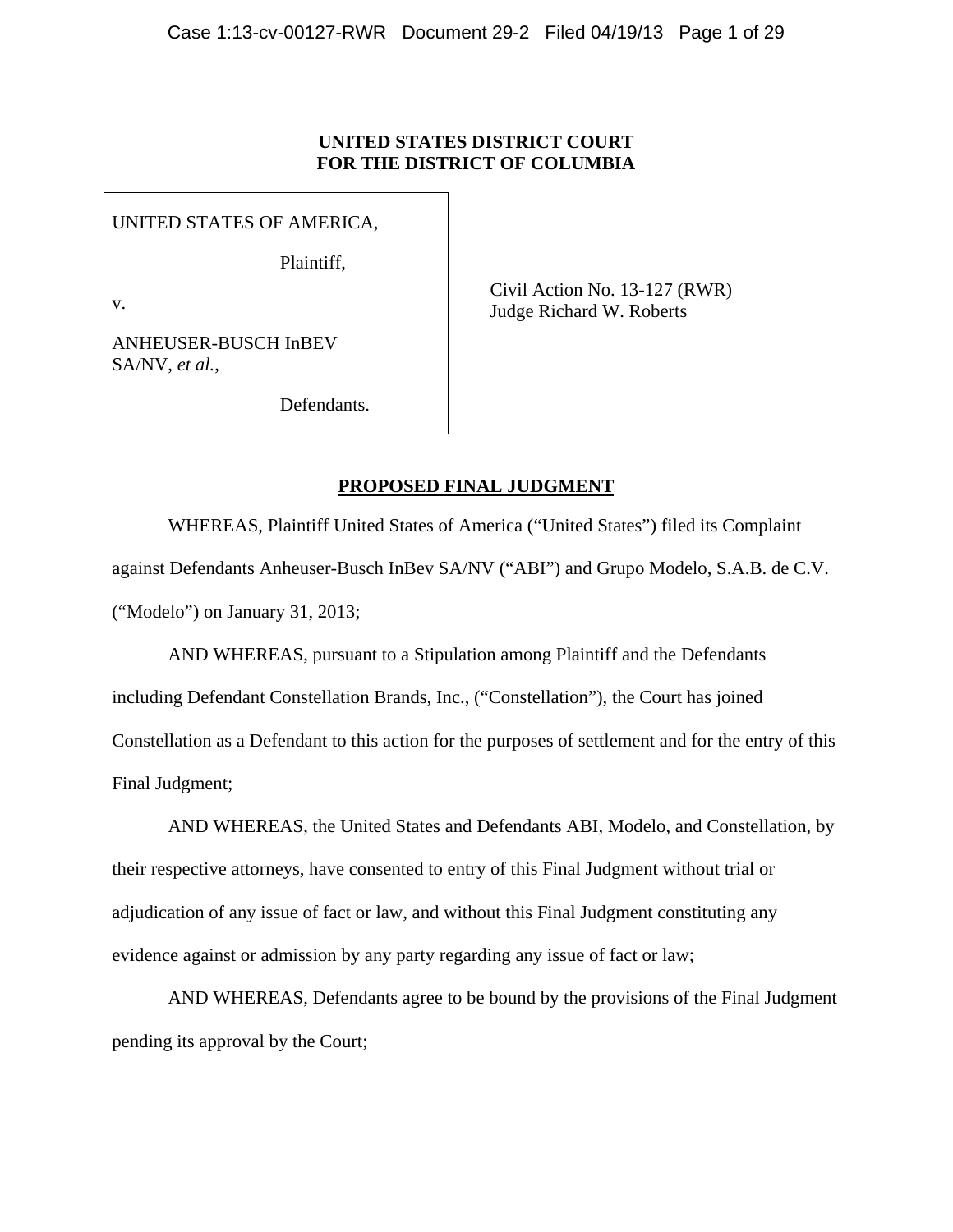#### Case 1:13-cv-00127-RWR Document 29-2 Filed 04/19/13 Page 2 of 29

AND WHEREAS, the essence of this Final Judgment is (a) the prompt and certain divestiture of certain rights and assets held by Defendants ABI and Modelo to Defendant Constellation (or other firm) as an Acquirer, to assure that competition is not substantially lessened; and (b) the necessary and appropriate build-out and capacity expansion of the Piedras Negras Brewery by the Acquirer over time to ensure that the Acquirer is able to compete in the United States independent of a relationship to the Sellers;

AND WHEREAS, this Final Judgment requires Defendants ABI and Modelo to make certain divestitures to Defendant Constellation (or other Acquirer) for the purpose of remedying the loss of competition alleged in the Complaint;

AND WHEREAS, Defendants ABI and Modelo intend for the divestiture of certain rights and assets to Constellation (or other Acquirer) to be permanent;

AND WHEREAS, this Final Judgment requires Defendant Constellation (or other Acquirer) to make certain investments for the purpose of expanding the capacity of the Piedras Negras Brewery;

AND WHEREAS, Defendants have represented to the United States that the divestitures required below can and will be made, and Defendant Constellation has represented that the Piedras Negras Brewery investments and expansion can and will be accomplished, and that Defendants will later raise no claim of hardship or difficulty as grounds for asking the Court to modify any of the provisions contained below;

NOW THEREFORE, before any testimony is taken, without trial or adjudication of any issue of fact or law, and upon consent of the parties, it is ORDERED, ADJUDGED, AND DECREED: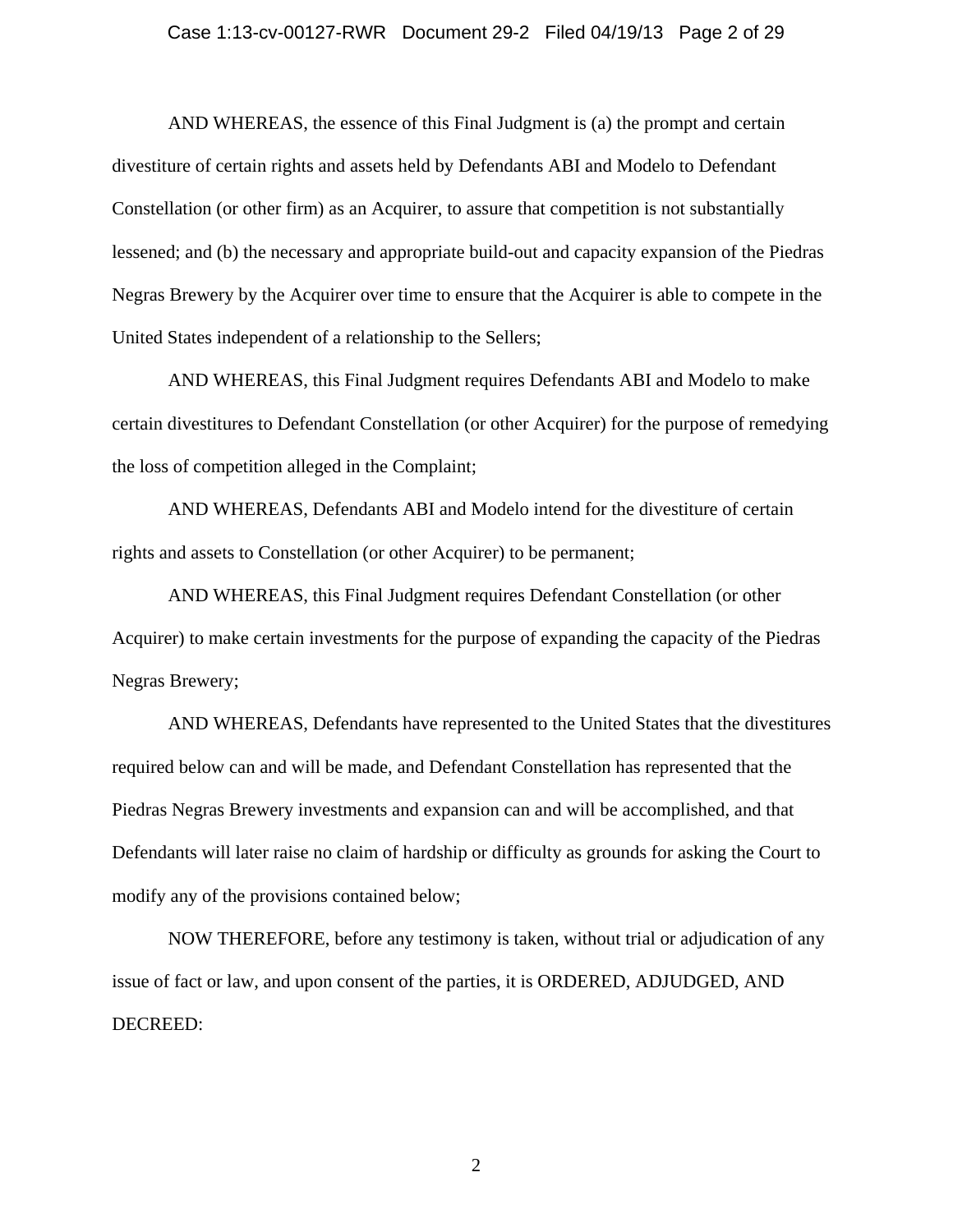### **I. JURISDICTION**

This Court has jurisdiction over the subject matter of and each of the parties to this action. The Complaint states a claim upon which relief may be granted against Defendants ABI and Modelo under Section 7 of the Clayton Act, as amended (15 U.S.C. § 18). Pursuant to the Stipulation filed simultaneously with this Final Judgment joining Constellation as a Defendant to this action for the purpose of this Final Judgment, Constellation has consented to this Court's exercise of personal jurisdiction over it.

## **II. DEFINITIONS**

As used in the Final Judgment:

A. "ABI" means Anheuser-Busch InBev SA/NV, its domestic and foreign parents, predecessors, divisions, subsidiaries, affiliates, partnerships and joint ventures (excluding Crown, and, prior to the completion of the Transaction, Modelo); and all directors, officers, employees, agents, and representatives of the foregoing. The terms "parent," "subsidiary," "affiliate," and "joint venture" refer to any person in which there is majority (greater than 50 percent) or total ownership or control between the company and any other person.

B. "ABI-Owned Distributor" means any Distributor in which ABI owns more than 50 percent of the outstanding equity interests as of the date of the divestiture of the Divestiture Assets.

- C. "Acquirer" means:
	- 1. Constellation; or
	- 2. an alternative purchaser of the Divestiture Assets selected pursuant to the procedures set forth in this Final Judgment.
- D. "Acquirer Confidential Information" means: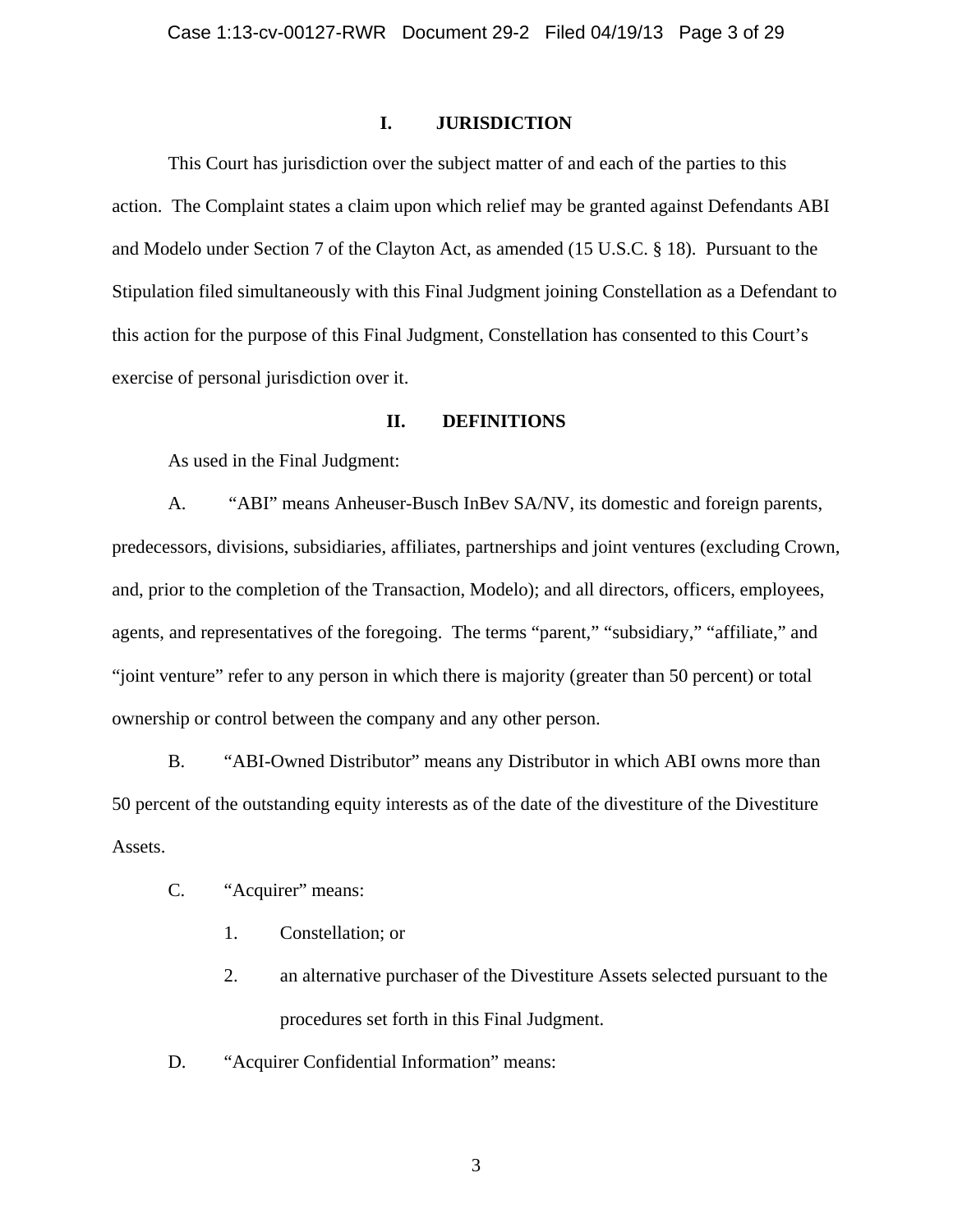- 1. confidential commercial information of Constellation (or other Acquirer) that has been obtained from such entity, including quantities, units, and prices of items ordered or purchased from the Sellers by the Acquirer, and any other competitively sensitive information regarding the Sellers' or the Acquirer's performance under the Interim Supply Agreement or the Transition Services Agreement; and
- 2. confidential unit sales data, non-public pricing strategies and plans, or any other confidential commercial information of the Acquirer that either an ABI-Owned Distributor, or any other Distributor in which ABI acquires a majority interest after the date of the divestiture contemplated herein, obtains from the Acquirer by virtue of its relationship with the Acquirer.

E. "Beer" means any fermented alcoholic beverage that (1) is composed in part of water, a type of starch, yeast, and a flavoring and (2) has undergone the process of brewing.

F. "Brewery Companies" means (1) Compañia Cervecera de Coahuila S.A. de C.V., a subsidiary of Grupo Modelo with its headquarters in Coahuila, Mexico, and (2) Servicios Modelo de Coahuila, S.A. de C.V., a subsidiary of Grupo Modelo with its headquarters in Coahuila, Mexico.

G. "Constellation" means Constellation Brands, Inc., its domestic and foreign parents, predecessors, divisions, subsidiaries, affiliates, partnerships and joint ventures, including but not limited to, Crown, and all directors, officers, employees, agents, and representatives of the foregoing. The terms "parent," "subsidiary," "affiliate," and "joint venture" refer to any person in which there is majority (greater than 50 percent) or total ownership or control between the company and any other person.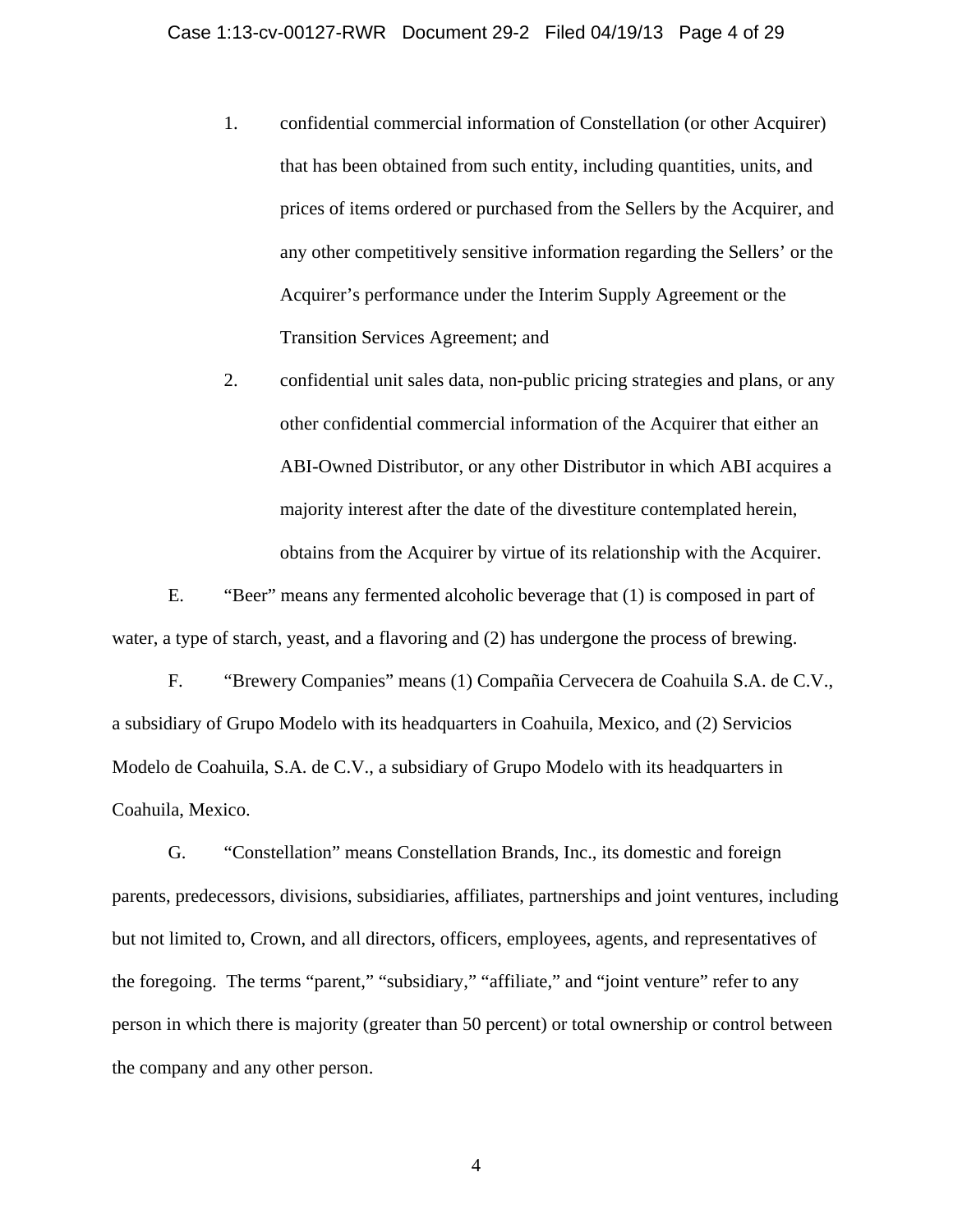## Case 1:13-cv-00127-RWR Document 29-2 Filed 04/19/13 Page 5 of 29

H. "Covered Entity" means any Beer brewer, importer, or brand owner (other than ABI) that derives more than \$7.5 million in annual gross revenue from Beer sold for further resale in the United States, or from license fees generated by such Beer sales.

I. "Covered Interest" means any non-ABI Beer brewing assets or any non-ABI Beer brand assets of, or any interest in (including any financial, security, loan, equity, intellectual property, or management interest), a Covered Entity; except that a Covered Interest shall not include (i) a Beer brewery or Beer brand located outside the United States that does not generate at least \$7.5 million in annual gross revenue from Beer sold for resale in the United States; or (ii) a license to distribute a non-ABI Beer brand where said distribution license does not generate at least \$3 million in annual gross revenue in the United States.

J. "Crown" means Crown Imports, LLC, the joint venture between Constellation and Modelo that is in the business of importing Modelo Brand Beer into the United States, or any successor thereto.

K. "Defendants" means ABI, Modelo, and Constellation, and any successor or assignee to all or substantially all of the business or assets of ABI, Modelo, or Constellation involved in the brewing of Beer.

L. "Distributor" means a wholesaler in the Territory who acts as an intermediary between a brewer or importer of Beer and a retailer of Beer.

M. "Distributor Incentive Program" means the Anheuser-Busch Voluntary Alignment Incentive Program and any other policy or program, either currently in effect or implemented hereafter, that offers some type of benefit to a Distributor based on the Distributor's sales performance, its loyalty in supporting any brand or brands of Beer, or its commercial support for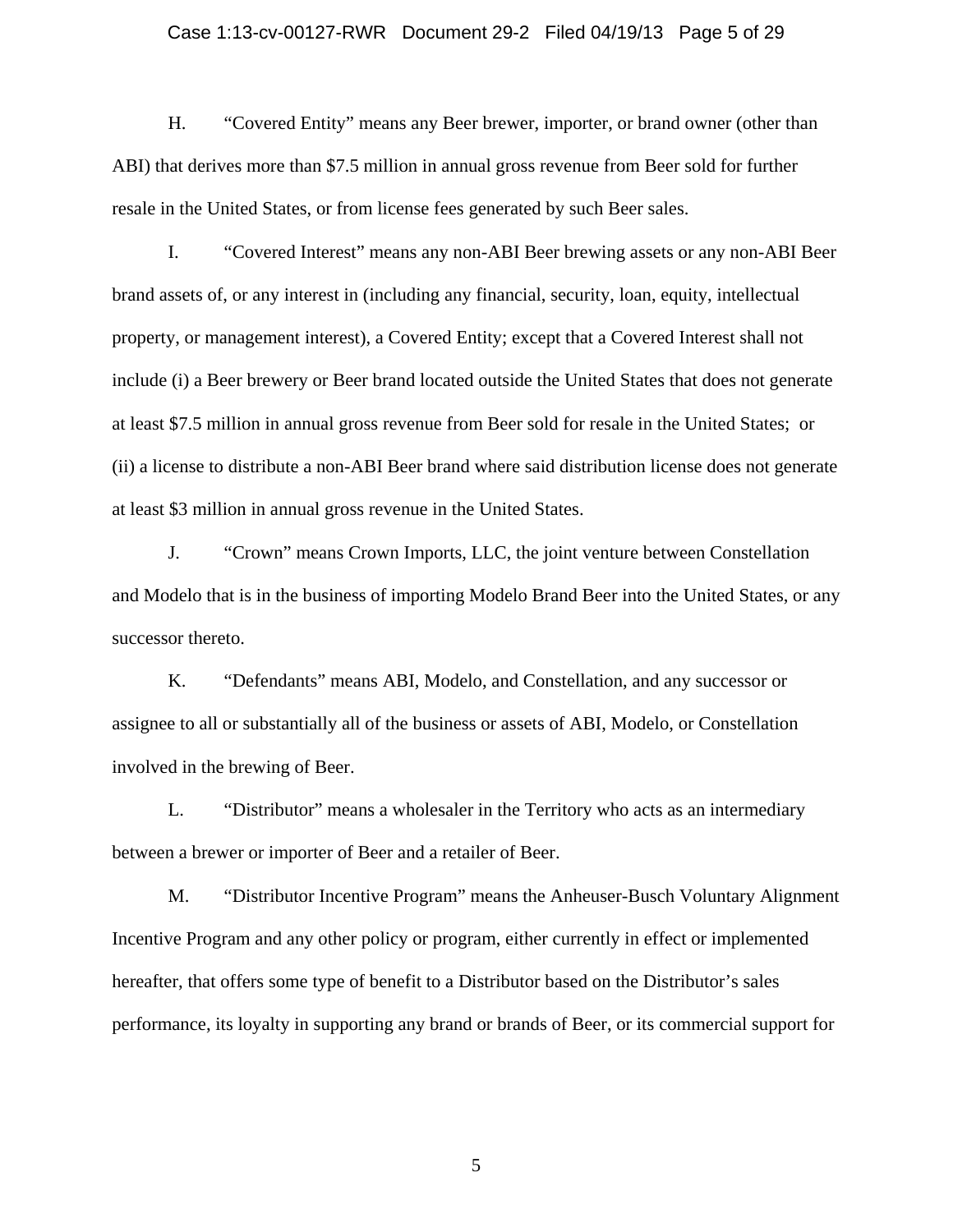#### Case 1:13-cv-00127-RWR Document 29-2 Filed 04/19/13 Page 6 of 29

any brand or brands of Beer, including decisions of which brands to carry or the sales volume of each.

N. "Divestiture Assets" means all tangible and intangible assets, rights and interests necessary to effectuate the purposes of this Final Judgment, as specified by the following agreements attached hereto and labeled as Exhibit A to this Final Judgment: the Stock Purchase Agreement (including the exhibits thereto) and the MIPA (including the exhibits thereto). In addition:

- 1. In the event that the Acquirer is a buyer other than Constellation, the Divestiture Assets shall also include the Entire Importer Interest, pursuant to ABI's Drag-Along Right to require Constellation to divest such interest, and subject to Constellation's right to receive compensation in the event of such divestiture, as set forth in Section 12.5 of the MIPA, attached hereto in Exhibit A; and
	- a. in the event that a Divestiture Trustee is appointed, the Divestiture Trustee may, with the consent of the United States pursuant to Section IV.J herein: include in the Divestiture Assets any additional assets, including tangible assets as well as intellectual property interests and other intangible interests or assets that extend beyond the United States, if the Divestiture Trustee finds the inclusion of such assets necessary to enable the Acquirer to expand the Piedras Negras Brewery to a Nominal Capacity of at least twenty (20) million hectoliters of packaged Beer per year, or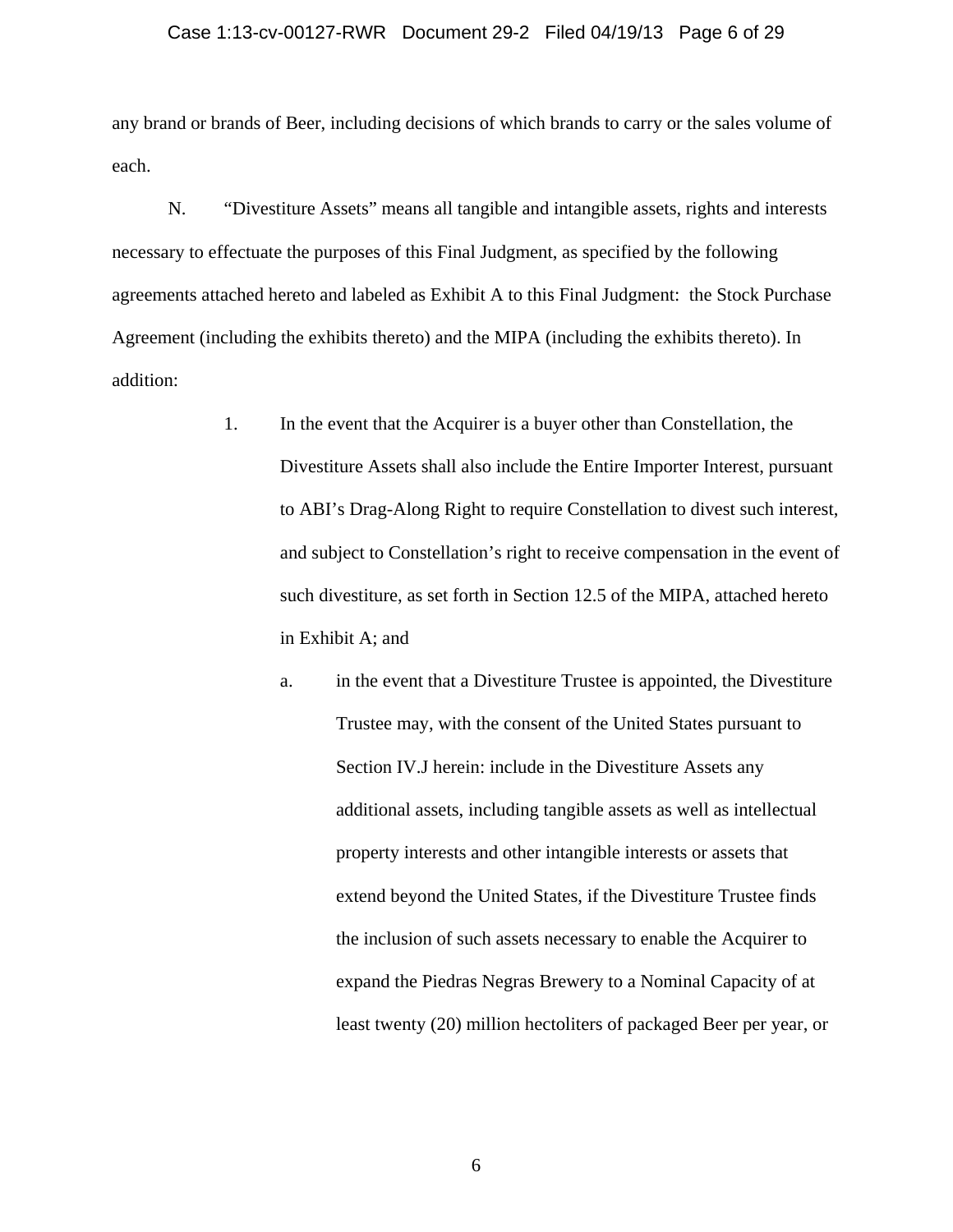to remedy any breach that the Monitoring Trustee has identified pursuant to Section VIII.B.3 herein; or

b. remove from the divestiture package any assets that are not needed by the Acquirer to accomplish the purposes of this Final Judgment, if such removal will facilitate the divestiture of Modelo's United States Beer business as contemplated by this Final Judgment.

O. "Drag-Along Right" means ABI's right, as defined in Section 12.5(b) of the MIPA, attached hereto in Exhibit A, to require Constellation to divest Constellation's interest in Crown in the event Constellation is not the Acquirer.

P. "Entire Importer Interest" means Constellation's present interest in Crown, as defined in Section 12.5(b) of the MIPA, attached hereto in Exhibit A.

Q. "Hold Separate Stipulation and Order" means the Stipulation and Order filed by the parties simultaneously herewith, which imposes certain duties on the Defendants with respect to the operation of the Divestiture Assets pending the proposed divestitures, and also adds Constellation as a Defendant in this action.

- R. "Interim Supply Agreement" means:
	- 1. the form of agreement between Modelo and Crown, attached as Exhibit A to the MIPA, attached hereto, and incorporated herein, or
	- 2. in the event the Divestiture Assets are sold to an Acquirer other than Constellation, an agreement between Sellers and the Acquirer to provide the same types of services under substantially similar terms as provided in Exhibit A to the MIPA incorporated hereto, subject to approval by the United States in its sole discretion.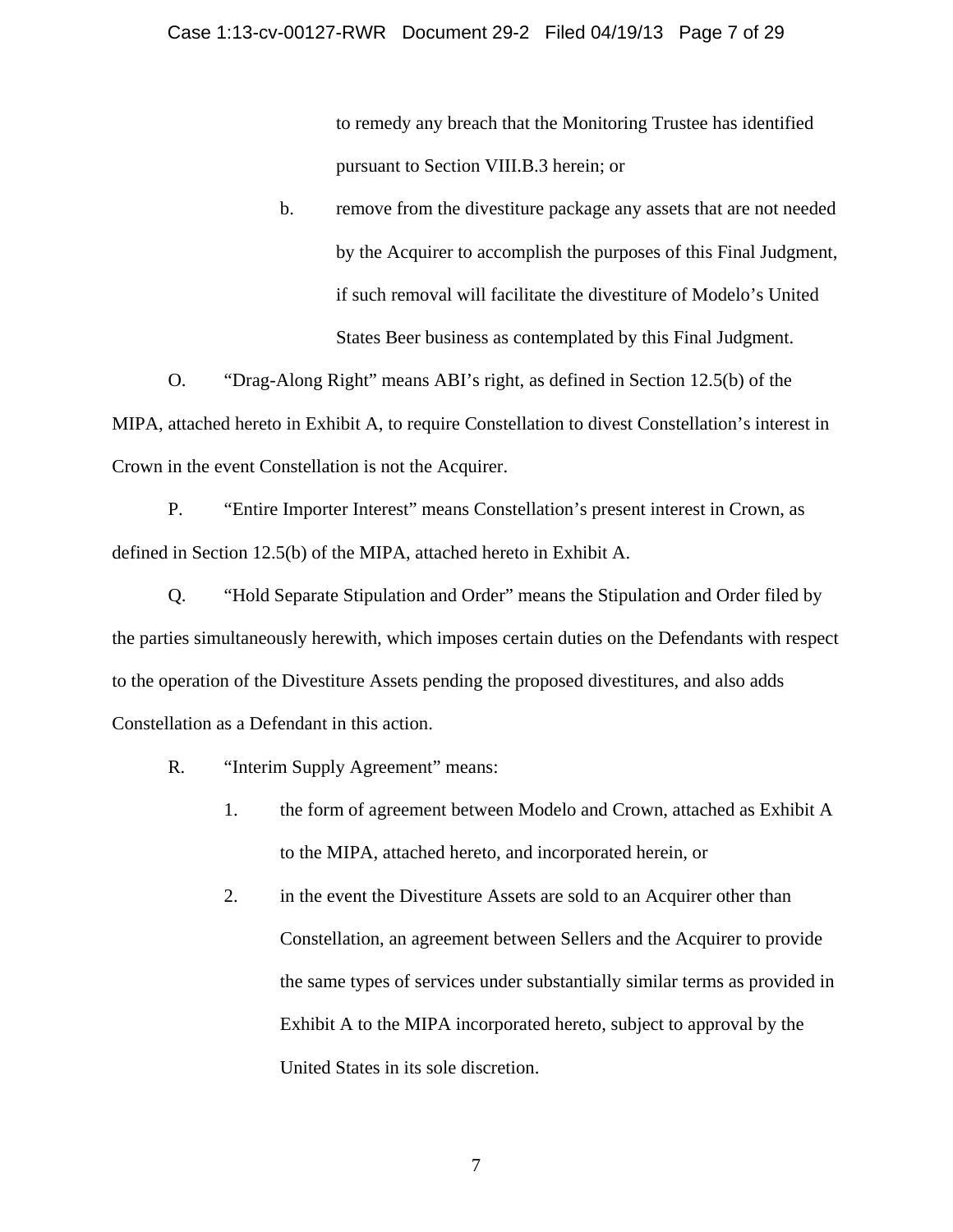#### Case 1:13-cv-00127-RWR Document 29-2 Filed 04/19/13 Page 8 of 29

S. "MIPA" means the Amended and Restated Membership Interest Purchase Agreement among Constellation Beers Ltd., Constellation Brands Beach Holdings, Inc., Constellation Brands, Inc., and Anheuser-Busch InBev SA/NV dated February 13, 2013, as amended on April 19, 2013, and attached hereto in Exhibit A.

T. "Modelo" means Grupo Modelo, S.A.B. de C.V., its domestic and foreign parents, predecessors, divisions, subsidiaries, affiliates, partnerships and joint ventures (excluding Crown and the entities listed on Exhibit B hereto); and all directors, officers, employees, agents, and representatives of the foregoing. The terms "parent," "subsidiary," "affiliate," and "joint venture" refer to any person in which there is majority (greater than 50 percent) or total ownership or control between the company and any other person.

U. "Modelo Brand Beer" means any Beer SKU that is part of the Divestiture Assets, and any Beer SKU that may become subject to the agreements giving effect to the divestitures required by Sections IV or VI of this Final Judgment.

V. "Nominal Capacity" means a brewery's annual production capacity for packaged Beer, if the brewery were operated at 100% capacity.

W. "Piedras Negras Brewery" means all the land and all existing structures, buildings, plants, infrastructure, equipment, fixed assets, inventory, tooling, personal property, titles, leases, office furniture, materials, supplies, and other tangible property located in Nava, Coahuila, Mexico and owned by the Brewery Companies.

X. "Sellers" means ABI and Modelo.

Y. "Stock Purchase Agreement" means the Stock Purchase Agreement between Anheuser-Busch InBev SA/NV and Constellation Brands, Inc. dated February 13, 2013, as amended on April 19, 2013, and attached hereto in Exhibit A.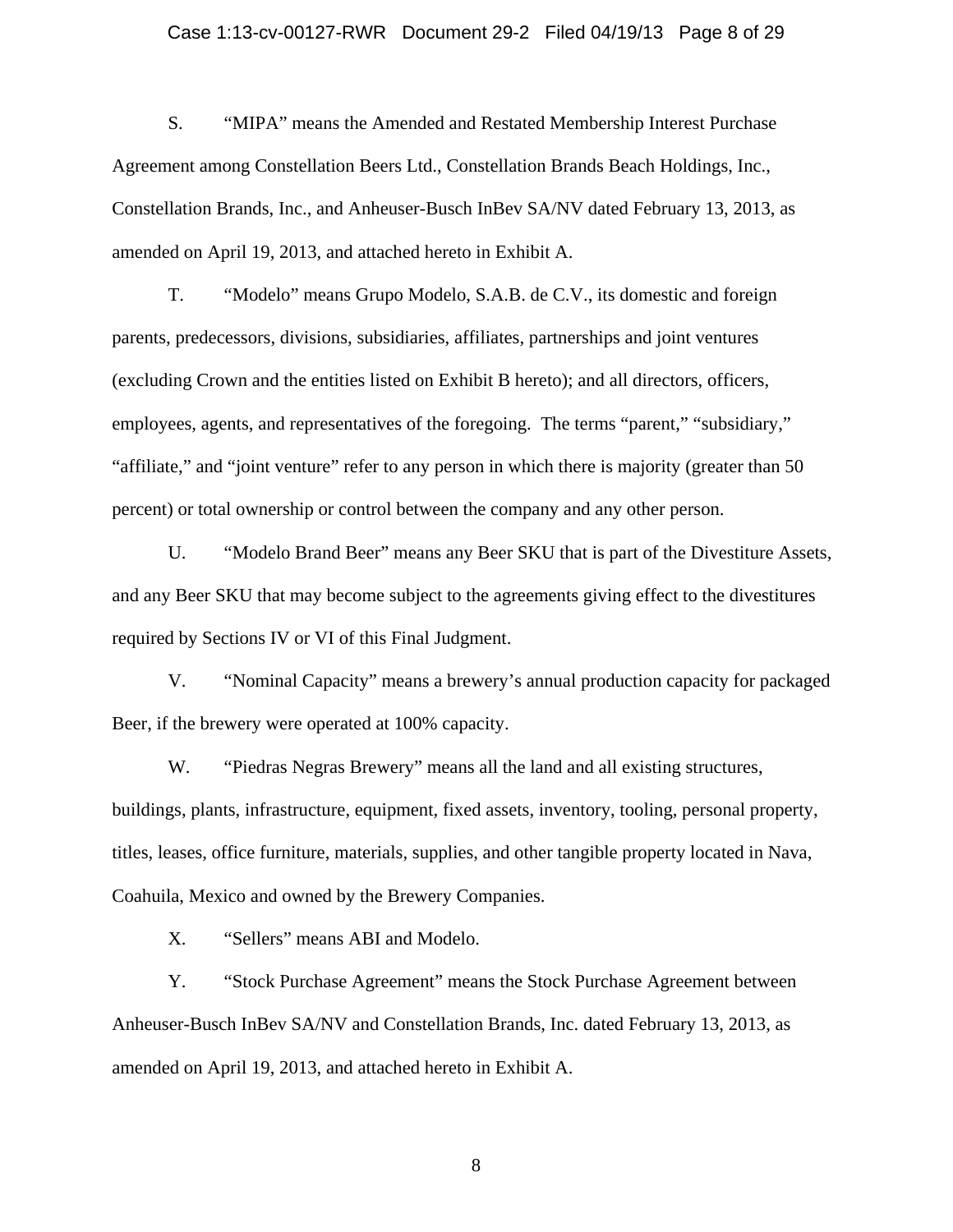### Case 1:13-cv-00127-RWR Document 29-2 Filed 04/19/13 Page 9 of 29

Z. "Sub-License Agreement" means the Amended and Restated Sub-License Agreement between Marcas Modelo, S.A. de C.V. and Constellation Beers Ltd., attached as Exhibit A to the Stock Purchase Agreement.

AA. "Territory" means the fifty states of the United States of America, the District of Columbia, and Guam.

BB. "Transaction" means ABI's proposed acquisition of the remainder of Modelo.

CC. "Transition Services Agreement" means:

- 1. the form of agreement between ABI and Constellation attached as Exhibit B to the Stock Purchase Agreement, and incorporated herein; or
- 2. in the event the Divestiture Assets are sold to an Acquirer other than Constellation, an agreement between Sellers and such Acquirer to provide the same types of services under substantially similar terms as provided in Exhibit B to the Stock Purchase Agreement incorporated hereto, subject to approval by the United States in its sole discretion.

#### **III. APPLICABILITY**

A. This Final Judgment applies to Defendants, as defined above, and all other persons in active concert or participation with any of them who receive actual notice of this Final Judgment by personal service or otherwise.

B. If, prior to complying with Section IV and VI of this Final Judgment, Sellers sell or otherwise dispose of all or substantially all of their assets or of lesser business units that include the Divestiture Assets, they shall require the purchaser to be bound by the provisions of this Final Judgment.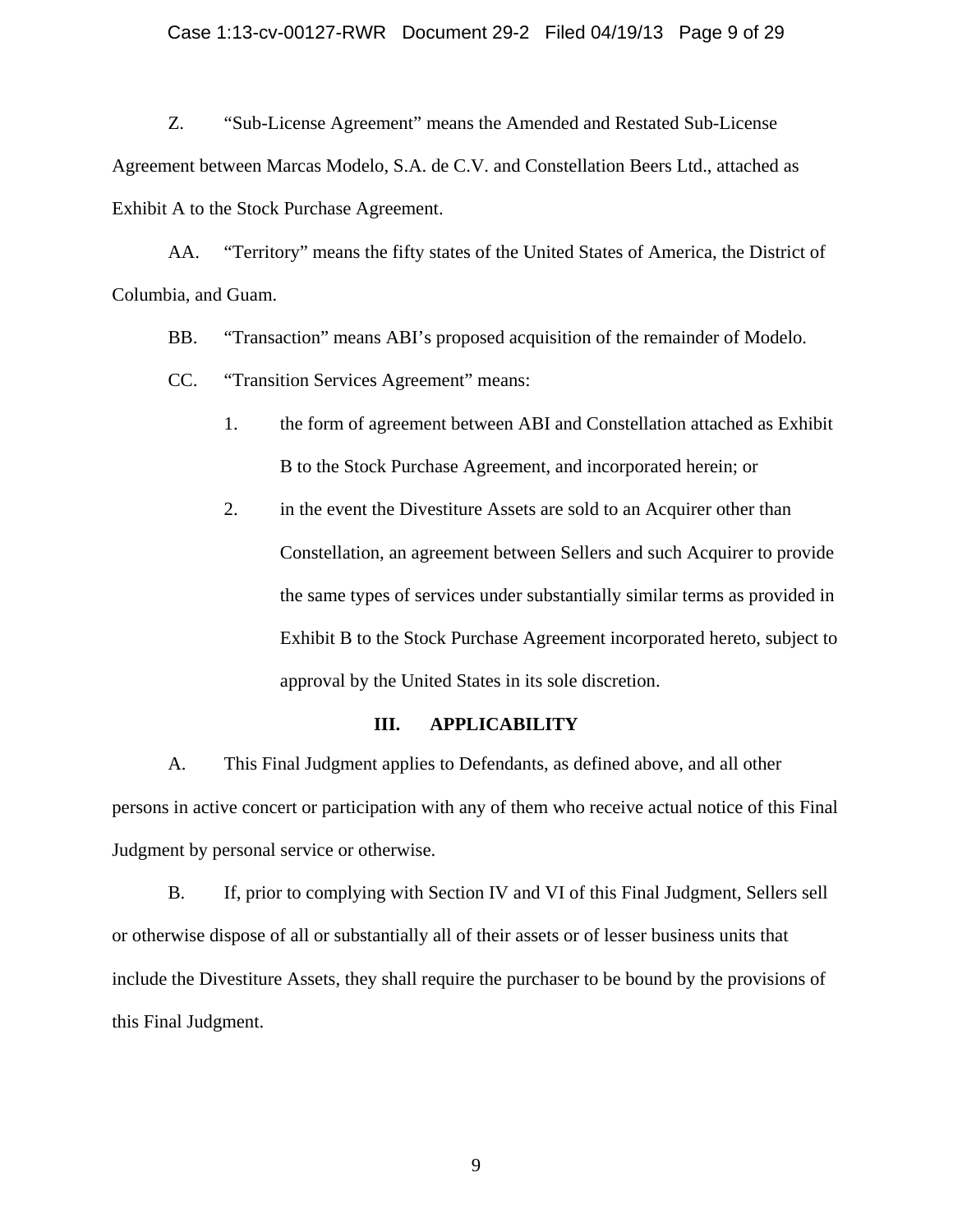## **IV. DIVESTITURE**

A. The Court orders the divestitures set forth in this Section IV, having accepted the following representations made by the parties as of the date of filing this Final Judgment:

- 1. by ABI, the certain representations contained in Section 3.25 of the Stock Purchase Agreement attached in Exhibit A hereto regarding the sufficiency of the assets to be divested;
- 2. by ABI, the certain representations contained in Section 3.26 of the Stock Purchase Agreement attached in Exhibit A hereto regarding the absence of present knowledge of impediments to the expansion of capacity of the Piedras Negras Brewery;
- 3. by Modelo, the representations set forth in the Letter of Grupo Modelo, S.A.B. de C.V., dated April 17, 2013, attached hereto as Exhibit C, regarding the issues described in subparagraphs A.1 and A.2 above; and
- 4. by Modelo, the representations set forth in the Letter of Grupo Modelo, S.A.B. de C.V., dated April 17, 2013, attached hereto as Exhibit C, regarding the sufficiency of the assets being divested for the importation, marketing, distribution and sale of Modelo Brand Beer in the United States.

B. ABI is ordered and directed, upon the later of (1) the completion of the Transaction or (2) ninety (90) calendar days after the filing of this proposed Final Judgment, to divest the Divestiture Assets in a manner consistent with this Final Judgment to an Acquirer acceptable to the United States in its sole discretion. The United States, in its sole discretion, may agree to one or more extensions of this time period not to exceed sixty (60) calendar days in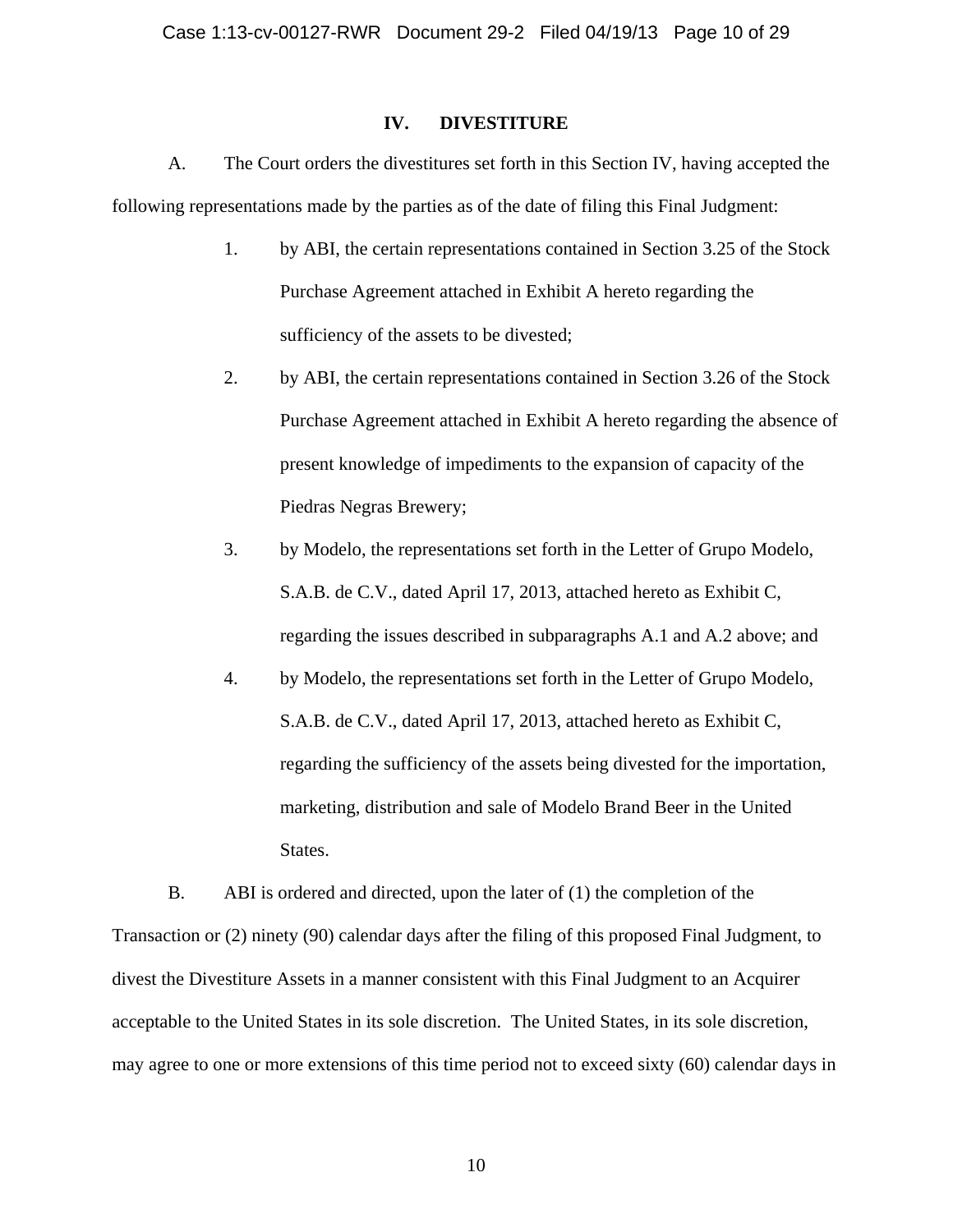## Case 1:13-cv-00127-RWR Document 29-2 Filed 04/19/13 Page 11 of 29

total, and shall notify the Court in such circumstances. ABI agrees to use its best efforts to divest the Divestiture Assets as expeditiously as possible.

C. In the event Sellers are attempting to divest the Divestiture Assets to an Acquirer other than Constellation, in accomplishing the divestiture ordered by this Final Judgment, Sellers promptly shall make known, by usual and customary means, the availability of the Divestiture Assets. Sellers shall inform any person making inquiry regarding a possible purchase of the Divestiture Assets that they are being divested pursuant to this Final Judgment and provide that person with a copy of this Final Judgment. Sellers shall offer to furnish to all prospective Acquirers, subject to customary confidentiality assurances, all information and documents relating to the Divestiture Assets customarily provided in a due diligence process except such information or documents subject to the attorney-client privileges or work-product doctrine. Sellers shall make available such information to the United States at the same time that such information is made available to any other person.

D. Sellers shall provide the Acquirer and the United States information relating to the personnel involved in the operation of the Divestiture Assets to enable the Acquirer to make offers of employment. Sellers will not interfere with any negotiations by the Acquirer to retain, employ or contract with any employee of the Brewery Companies. Interference with respect to this paragraph includes, but is not limited to, enforcement of non-compete clauses, solicitation of employment with ABI or Modelo, offers to transfer to another facility of ABI or Modelo, and offers to increase salary or other benefits apart from those offered company-wide.

E. In the event the Sellers are attempting to divest the Divestiture Assets to an Acquirer other than Constellation, Sellers shall permit prospective Acquirers of the Divestiture Assets to have reasonable access to personnel and to make inspections of the physical facilities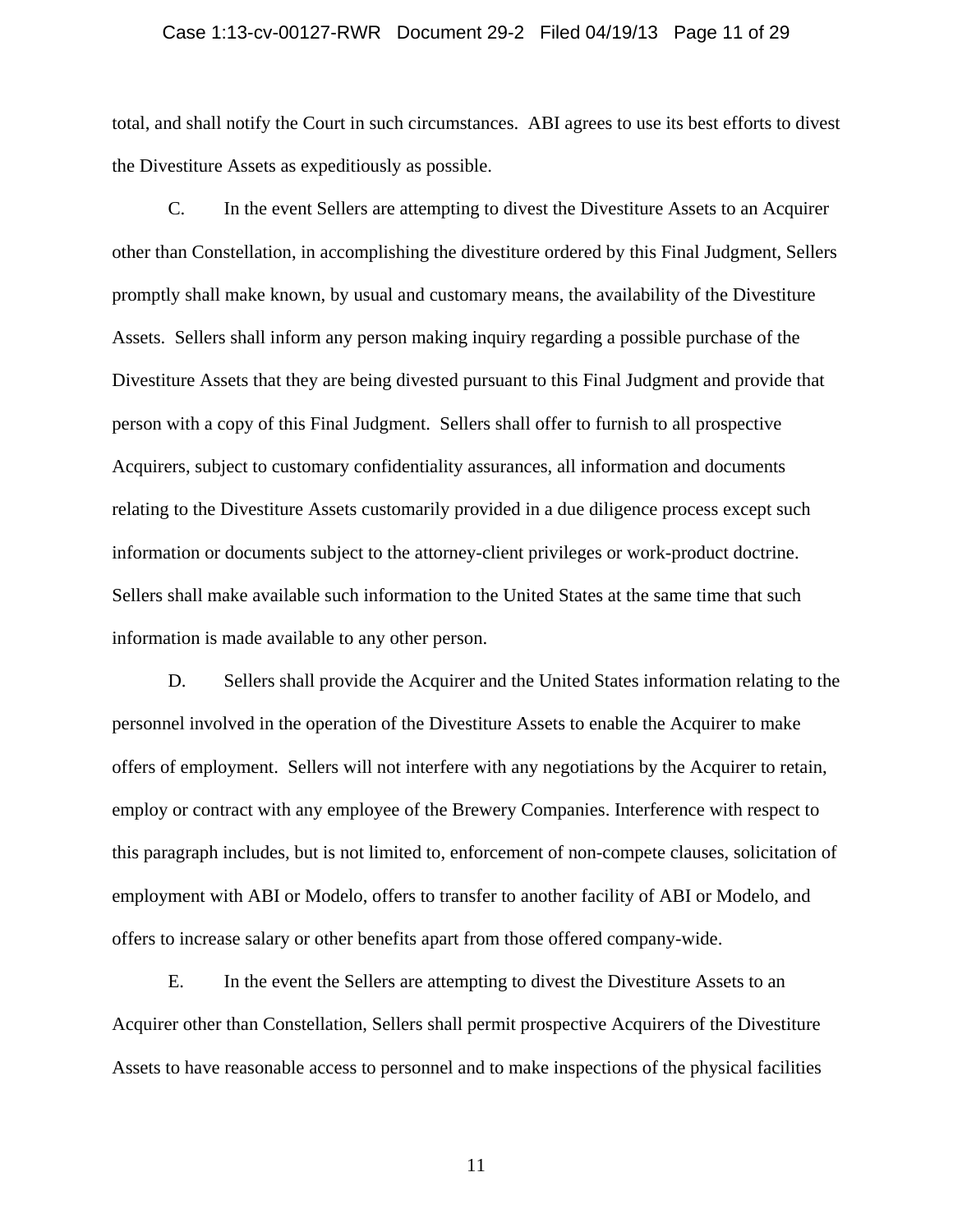#### Case 1:13-cv-00127-RWR Document 29-2 Filed 04/19/13 Page 12 of 29

of the Piedras Negras Brewery; access to any and all environmental, zoning, and other permit documents and information; and access to any and all financial, operational, or other documents and information customarily provided as part of a due diligence process.

F. Defendants shall, as soon as possible, but within two (2) business days after completion of the relevant event, notify the United States of: (1) the effective date of the completion of the Transaction; and (2) the effective date of the sale of the Divestiture Assets to the Acquirer.

G. Any amendment or modification of any of the agreements in Exhibit A, or any similar agreements entered with an Acquirer pursuant to Section IV.B, may only be entered into with the approval of the United States in its sole discretion. Sellers and the Acquirer shall enter into a Transition Services Agreement for a period up to three (3) years from the date of the divestiture to enable the Acquirer to compete effectively in providing Beer in the United States. Sellers shall perform all duties and provide any and all services required of Sellers under the Transition Services Agreement. Any amendments or modifications of the Transition Services Agreement may only be entered into with the approval of the United States in its sole discretion.

H. Sellers and the Acquirer shall enter into an Interim Supply Agreement for a period up to three (3) years from the execution date of the divestiture to enable the Acquirer to compete effectively in providing Beer in the United States. Sellers shall perform all duties and provide any and all services required of Sellers under the Interim Supply Agreement. Any amendments, modifications, or extensions of the Interim Supply Agreement beyond three (3) years may only be entered into with the approval of the United States in its sole discretion.

I. If the Acquirer seeks an extension of the Interim Supply Agreement, the Acquirer shall so notify the United States in writing at least four (4) months prior to the date the Interim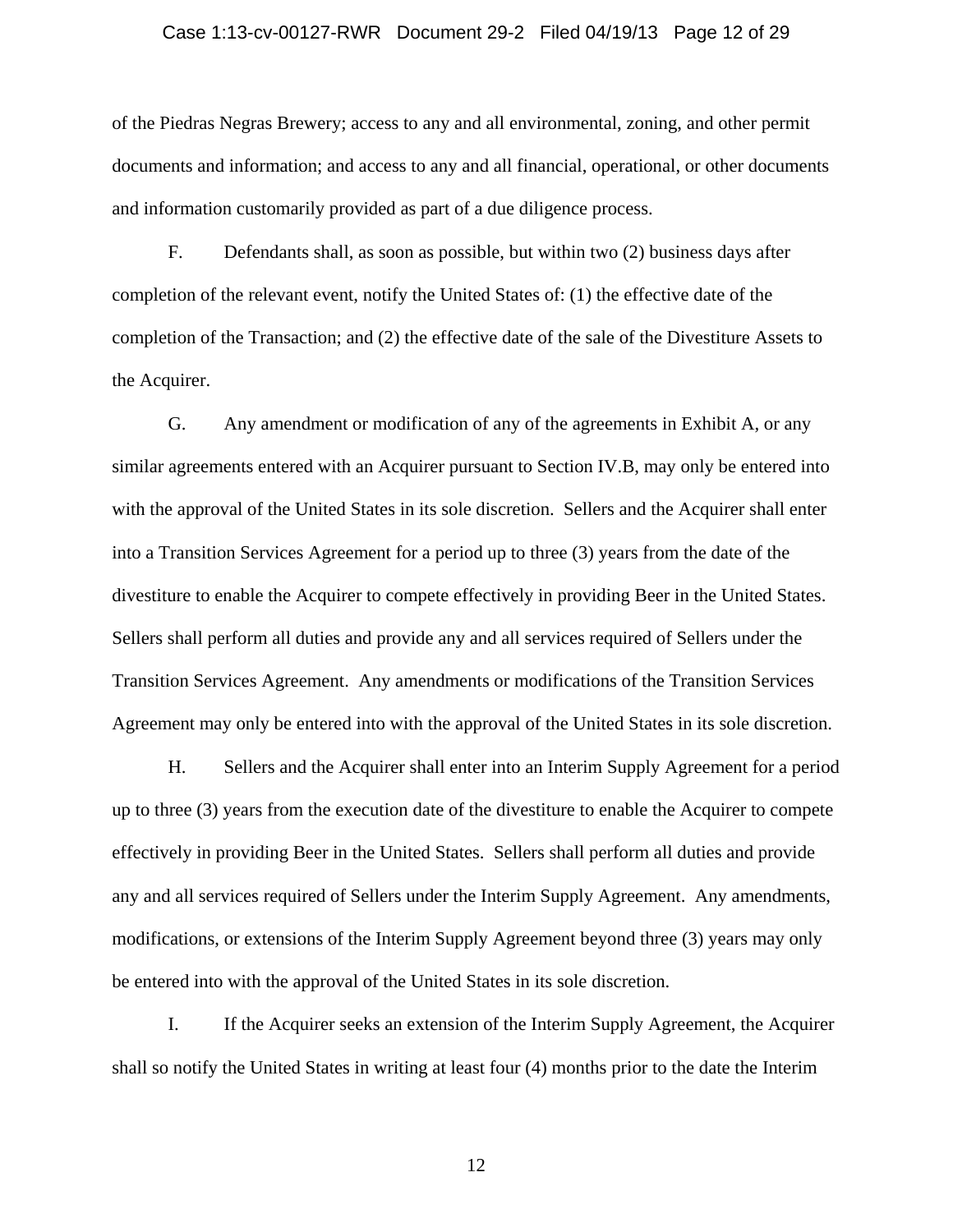### Case 1:13-cv-00127-RWR Document 29-2 Filed 04/19/13 Page 13 of 29

Supply Agreement expires. If the United States approves such an extension, it shall so notify the Acquirer in writing at least three (3) months prior to the date the Interim Supply Agreement expires. The total term of the Interim Supply Agreement and any extension(s) so approved shall not exceed five (5) years.

J. Unless the United States otherwise consents in writing, the divestiture pursuant to Section IV or VI shall include the entire Divestiture Assets, and shall be accomplished in such a way as to satisfy the United States, in its sole discretion, that the Divestiture Assets can and will be used by the Acquirer as part of a viable, ongoing business, engaged in providing Beer in the United States. The divestiture shall be:

- 1. made to an Acquirer that, in the United States' sole judgment, has the intent and capability (including the necessary managerial, operational, technical and financial capability) to complete the expansion of the Piedras Negras Brewery as contemplated herein, and to compete in the business of providing Beer; and
- 2. accomplished so as to satisfy the United States, in its sole discretion, that none of the terms of the agreement between an Acquirer and Sellers gives Sellers the ability unreasonably to raise the Acquirer's costs, to lower the Acquirer's efficiency, or otherwise to interfere in the ability of the Acquirer to compete effectively.

## **V. REQUIRED EXPANSION AND OTHER PROVISIONS DESIGNED TO PROMOTE COMPETITION**

A. Acquirer shall accomplish the expansion of the Piedras Negras Brewery to a Nominal Capacity of at least twenty (20) million hectoliters of packaged Beer annually, to include the ability to produce commercially reasonable quantities of each Modelo Brand Beer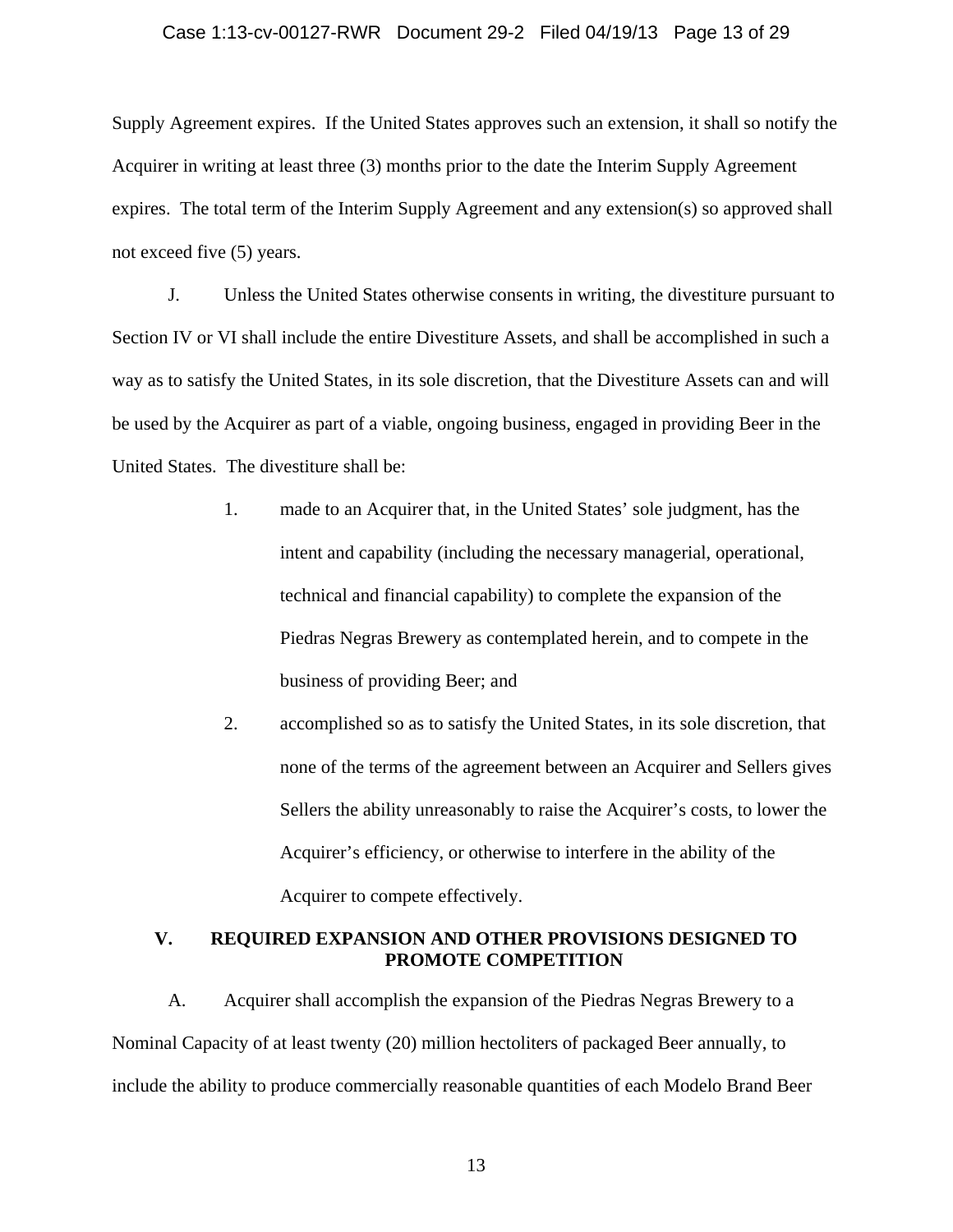### Case 1:13-cv-00127-RWR Document 29-2 Filed 04/19/13 Page 14 of 29

offered by Crown for sale in the United States as of the date of filing this proposed Final Judgment. Acquirer shall complete the above expansion by December 31, 2016. As part of the expansion of the Piedras Negras Brewery, Defendant Constellation shall use its best efforts to complete the following construction milestones by the specified deadlines:

- 1. Within six (6) months from the date of divestiture, the appointment of, and contracts executed with, design and engineering firms;
- 2. Within twelve (12) months from the date of divestiture, the completion of the design and engineering (including specifications and rated capacities) of the brewhouse, packaging hall, and warehouse;
- 3. Within twelve (12) months from the date of divestiture, the obtainment of all necessary permits;
- 4. Within twelve (12) months from the date of divestiture, the commencement of construction of the brewhouse, packaging hall, and warehouse;
- 5. Within twenty-four (24) months from the date of divestiture, the completion of the construction of the warehouse and completion of the installation of equipment in the warehouse;
- 6. Within thirty (30) months from the date of divestiture, the completion of the construction of the brewhouse and completion of the installation of equipment in the brewhouse;
- 7. Within thirty-six (36) months from the date of divestiture, the completion of the construction of the packaging hall and the completion of the installation of equipment in the packaging hall; and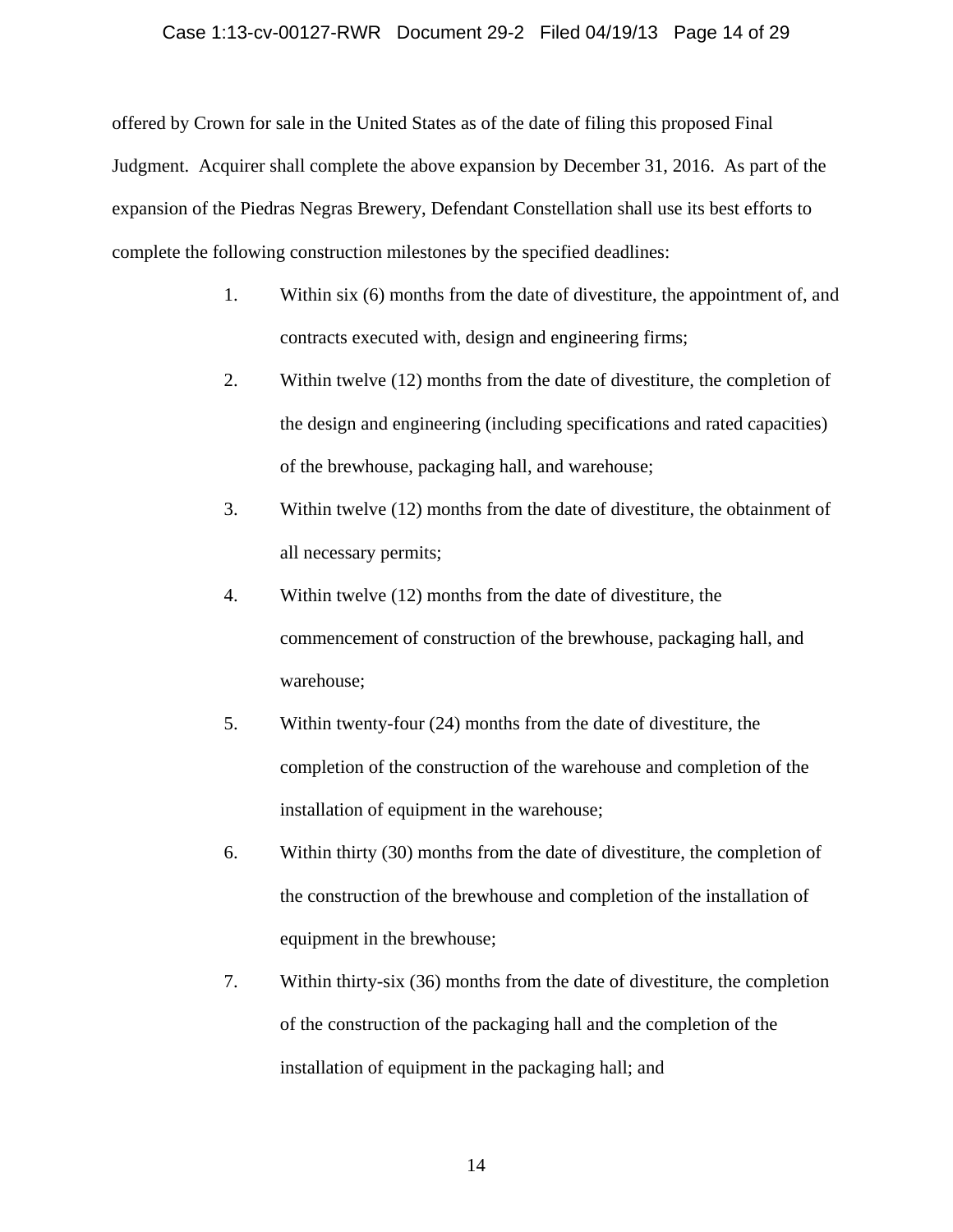8. Within thirty-six (36) months from the date of divestiture, Constellation determines in its discretion that it is able to obtain its supply requirements from the Piedras Negras Brewery and is no longer dependent on supply under the Interim Supply Agreement.

B. For a period of thirty-six (36) months after the date of the divestiture, (i) ABI shall not make any change to its Distributor Incentive Program that would cause any Modelo Brand Beer to count against a Distributor's level of alignment, nor implement a new Distributor Incentive Program that would have a similar effect; and (ii) additionally, any Distributor's carrying of Modelo Brand Beer shall not be considered by ABI to be an adverse factor or circumstance when determining whether or not to approve such Distributor's purchase of any other Distributor.

C. For a period of two (2) years beginning one (1) year after filing of this proposed Final Judgment, as to any ABI-Owned Distributor that has rights to distribute Modelo Brand Beer in the Territory, the Acquirer shall have the right, upon sixty (60) days notice to ABI, to direct the ABI-Owned Distributor to sell those rights to another Distributor identified by Acquirer, subject to the terms for such sales set forth in Exhibit D hereto, and incorporated herein. At least thirty (30) days before ABI acquires a majority of the equity interests in any additional Distributors after divestiture of the Divestiture Assets, and such Distributors have rights to distribute Modelo Brand Beer in the Territory, ABI shall notify the Acquirer of any such planned acquisition and the Acquirer shall have thirty (30) days from the date of such notice to provide notice to ABI that the Acquirer intends to exercise the rights outlined in Exhibit D hereto.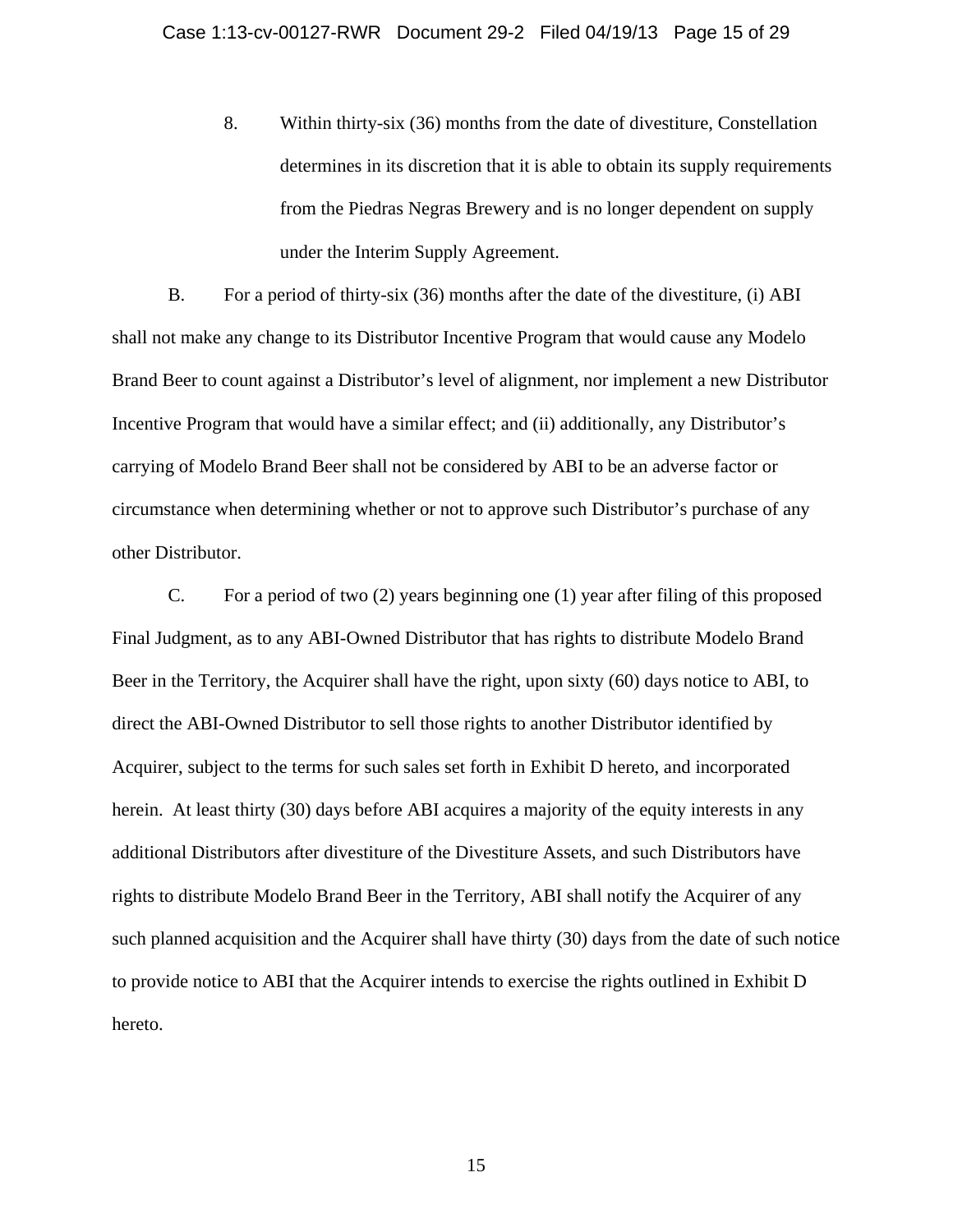### Case 1:13-cv-00127-RWR Document 29-2 Filed 04/19/13 Page 16 of 29

D. If Sellers and the Acquirer enter into any new agreement(s) with each other with respect to the brewing, packaging, production, marketing, importing, distribution, or sale of Beer in the United States or elsewhere, Sellers and the Acquirer shall notify the United States of the new agreement(s) at least sixty (60) calendar days in advance of such agreement(s) becoming effective and such agreement(s) may only be entered into with the approval of the United States in its sole discretion.

## **VI. APPOINTMENT OF TRUSTEE TO EFFECT DIVESTITURE**

A. If Sellers have not divested the Divestiture Assets within the time period specified in Section IV.B, Sellers shall notify the United States of that fact in writing. Upon application of the United States, the Court shall appoint a Divestiture Trustee selected by the United States and approved by the Court to divest the Divestiture Assets in a manner consistent with this Final Judgment.

B. After the appointment of a Divestiture Trustee becomes effective, only the Divestiture Trustee shall have the right to sell the Divestiture Assets. The Divestiture Trustee shall have the power and authority to accomplish the divestiture to an Acquirer acceptable to the United States at such price and on such terms as are then obtainable upon reasonable effort by the Divestiture Trustee, subject to the provisions of Sections IV, V, VI, and VII of this Final Judgment, and shall have such other powers as this Court deems appropriate.

C. Subject to Section VI.E of this Final Judgment, the Divestiture Trustee may hire at the cost and expense of Sellers any investment bankers, attorneys, or other agents, who shall be solely accountable to the Divestiture Trustee, reasonably necessary in the Divestiture Trustee's judgment to assist in the divestiture.

D. Defendants shall not object to a sale by the Divestiture Trustee on any ground other than the Divestiture Trustee's malfeasance. Any such objections by Defendants must be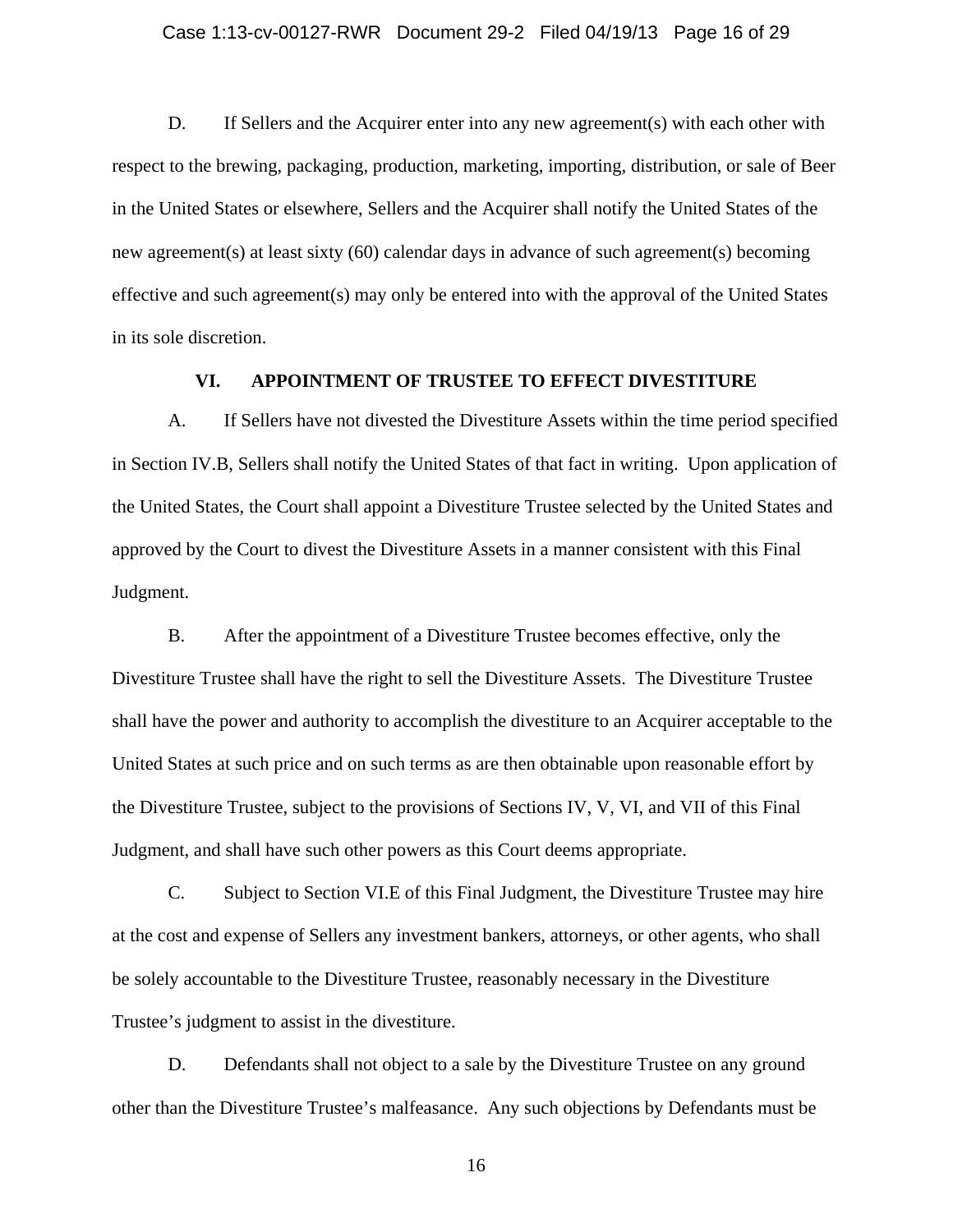#### Case 1:13-cv-00127-RWR Document 29-2 Filed 04/19/13 Page 17 of 29

conveyed in writing to the United States and the Divestiture Trustee within ten (10) calendar days after the Divestiture Trustee has provided the notice required under Section VII.A.

E. The Divestiture Trustee shall serve at the cost and expense of Sellers, pursuant to a written agreement with Sellers on such terms and conditions as the United States approves, and shall account for all monies derived from the sale of the assets sold by the Divestiture Trustee and all costs and expenses so incurred. After approval by the Court of the Divestiture Trustee's accounting, including fees for its services and those of any professionals and agents retained by the Divestiture Trustee, all remaining money shall be paid to Sellers and the trust shall then be terminated. The compensation of the Divestiture Trustee and any professionals and agents retained by the Divestiture Trustee shall be reasonable in light of the value of the Divestiture Assets and based on a fee arrangement providing the Divestiture Trustee with an incentive based on the price and terms of the divestiture and the speed with which it is accomplished, but timeliness is paramount.

F. Defendants shall use their best efforts to assist the Divestiture Trustee in accomplishing the required divestiture. The Divestiture Trustee and any consultants, accountants, attorneys, and other persons retained by the Divestiture Trustee shall have full and complete access to the personnel, books, records, and facilities of the business to be divested, and Defendants shall develop financial and other information relevant to such business as the Divestiture Trustee may reasonably request, subject to reasonable protection for trade secret or other confidential research, development, or commercial information. Defendants shall take no action to interfere with or to impede the Divestiture Trustee's accomplishment of the divestiture.

G. After its appointment, the Divestiture Trustee shall file monthly reports with the United States and the Court setting forth the Divestiture Trustee's efforts to accomplish the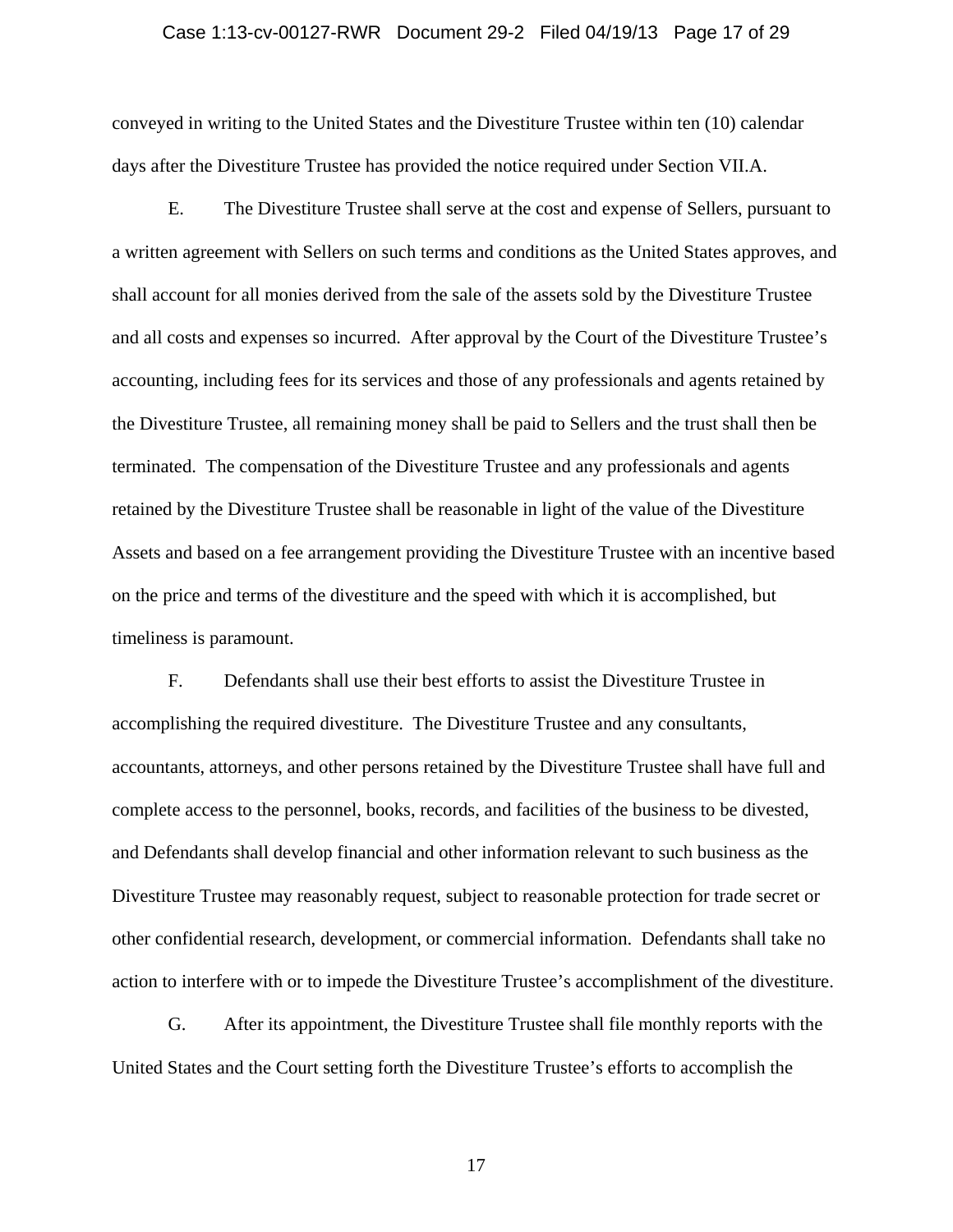### Case 1:13-cv-00127-RWR Document 29-2 Filed 04/19/13 Page 18 of 29

divestiture ordered under this Final Judgment. To the extent such reports contain information that the Divestiture Trustee deems confidential, such reports shall not be filed in the public docket of the Court. Such reports shall include the name, address, and telephone number of each person who, during the preceding month, made an offer to acquire, expressed an interest in acquiring, entered into negotiations to acquire, or was contacted or made an inquiry about acquiring the Divestiture Assets, and shall describe in detail each contact with any such person. The Divestiture Trustee shall maintain full records of all efforts made to divest the Divestiture Assets.

H. If the Divestiture Trustee has not accomplished the divestiture ordered under this Final Judgment within six (6) months after its appointment, the Divestiture Trustee shall promptly file with the Court a report setting forth (1) the Divestiture Trustee's efforts to accomplish the required divestiture, (2) the reasons, in the Divestiture Trustee's judgment, why the required divestiture has not been accomplished, and (3) the Divestiture Trustee's recommendations. To the extent such reports contain information that the Divestiture Trustee deems confidential, such reports shall not be filed in the public docket of the Court. The Divestiture Trustee shall at the same time furnish such report to the Defendants and to the United States, which shall have the right to make additional recommendations consistent with the purpose of the trust. The Court thereafter shall enter such orders as it shall deem appropriate to carry out the purpose of the Final Judgment, which may, if necessary, include extending the trust and the term of the Divestiture Trustee's appointment by a period requested by the United States.

### **VII. NOTICE OF PROPOSED DIVESTITURE**

A. Within two (2) business days following execution of a definitive divestiture agreement with an Acquirer other than Constellation, the Defendants or the Divestiture Trustee, whichever is then responsible for effecting the divestiture required herein, shall notify the United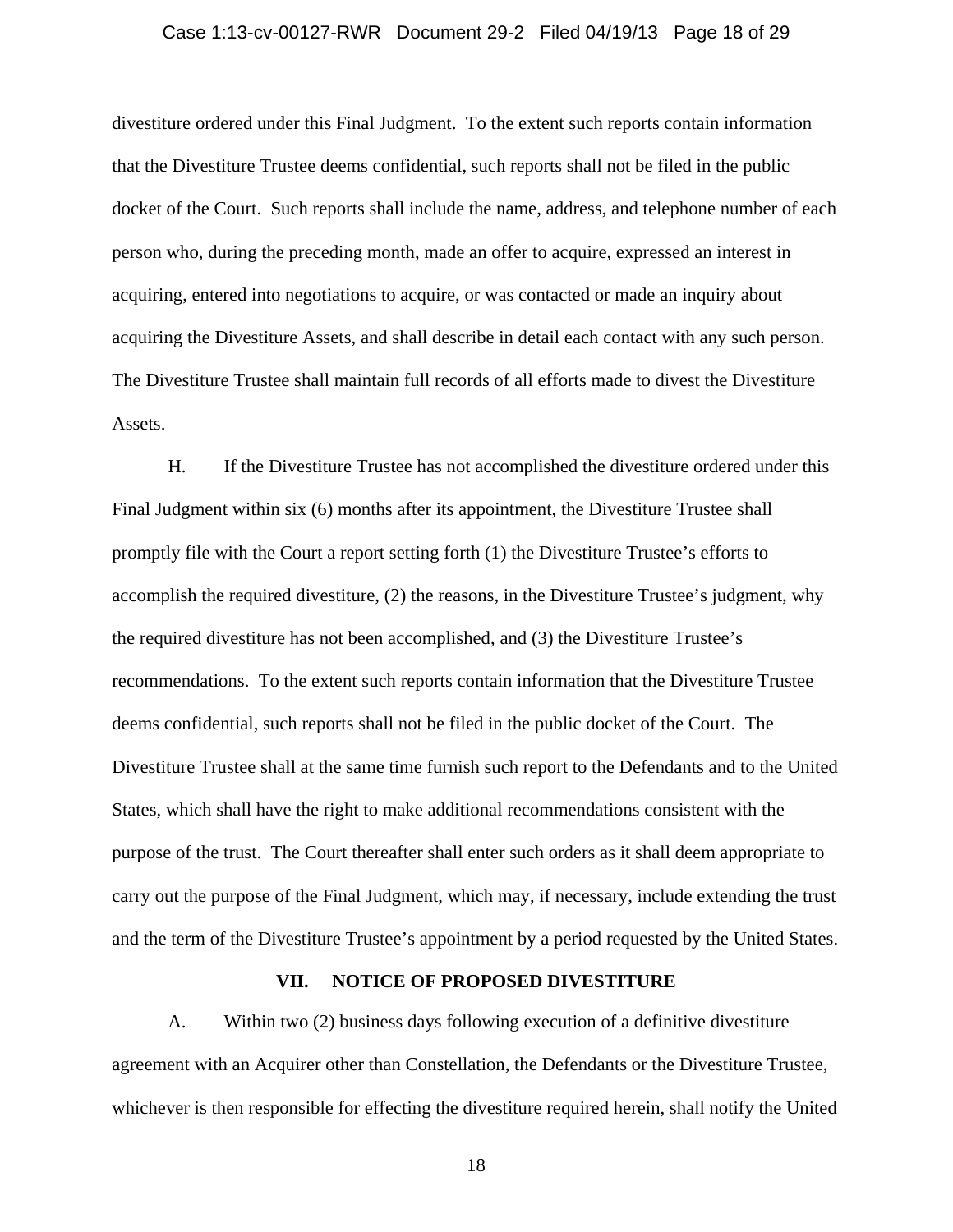#### Case 1:13-cv-00127-RWR Document 29-2 Filed 04/19/13 Page 19 of 29

States of any proposed divestiture required by Section IV of this Final Judgment. If the Divestiture Trustee is responsible, it shall similarly notify Defendants. The notice shall set forth the details of the proposed divestiture and list the name, address, and telephone number of each person who offered or expressed an interest in or desire to acquire any ownership interest in the Divestiture Assets or, in the case of the Divestiture Trustee, any update of the information required to be provided under Section VI.G above.

B. Within fifteen (15) calendar days of receipt by the United States of such notice, the United States may request from Defendants, the proposed Acquirer, any other third party, or the Divestiture Trustee if applicable, additional information concerning the proposed divestiture, the proposed Acquirer, and any other potential Acquirer. Defendants and the Divestiture Trustee shall furnish any additional information requested within fifteen (15) calendar days of the receipt of the request, unless the parties shall otherwise agree.

C. Within thirty (30) calendar days after receipt of the notice or within twenty (20) calendar days after the United States has been provided the additional information requested from Defendants, the proposed Acquirer, any third party, and the Divestiture Trustee, whichever is later, the United States shall provide written notice to Defendants and the Divestiture Trustee, stating whether or not it objects to the proposed divestiture. If the United States provides written notice that it does not object, the divestiture may be consummated, subject only to Defendants' limited right to object to the sale under Section VI.D of this Final Judgment. Absent written notice that the United States does not object to the proposed Acquirer or upon objection by the United States, a divestiture proposed under Section VI shall not be consummated. Upon objection by Defendants under Section VI.D, a divestiture proposed under Section VI shall not be consummated unless approved by the Court.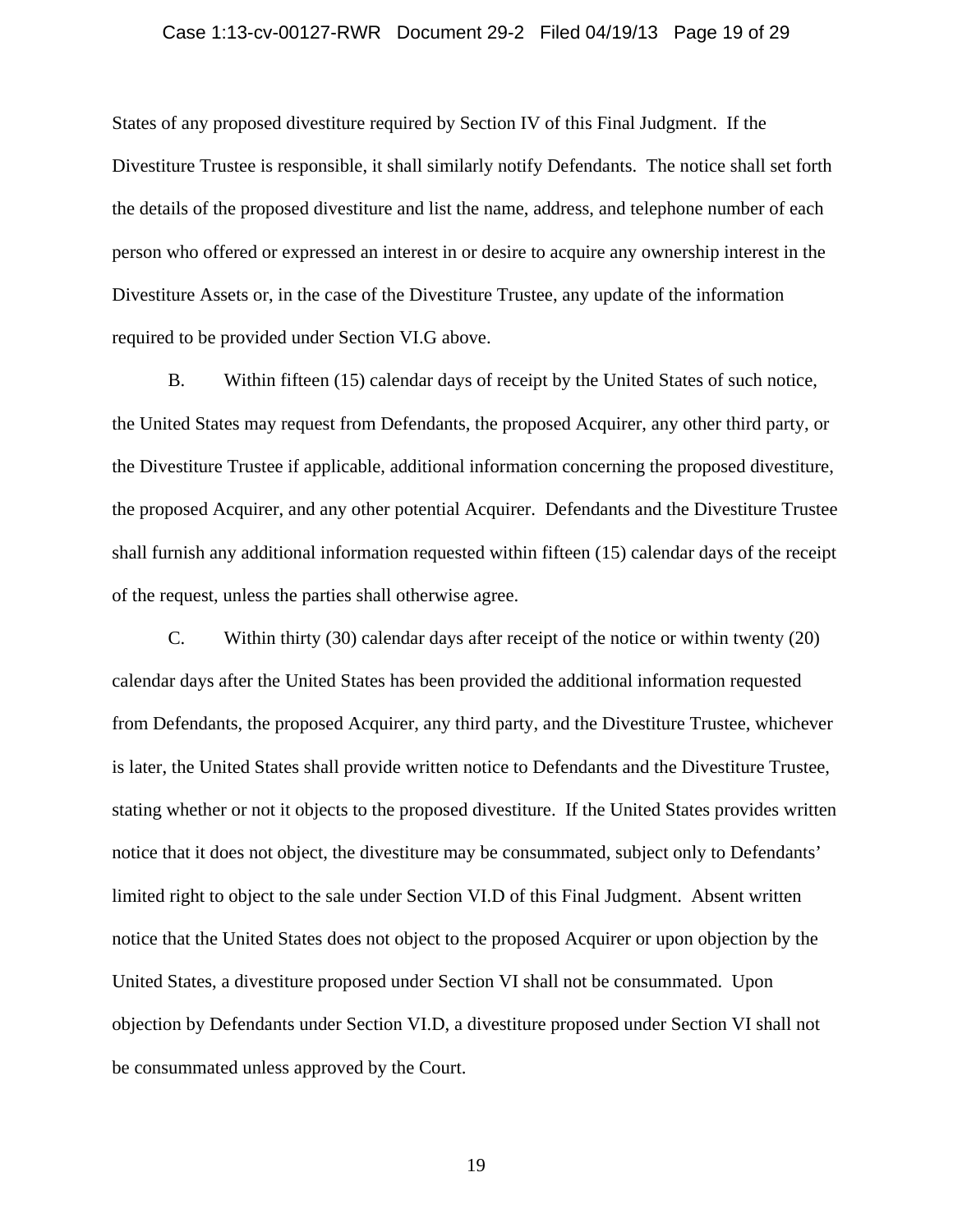## **VIII. MONITORING TRUSTEE**

A. Upon the filing of this Final Judgment, the United States may, in its sole discretion, appoint a Monitoring Trustee, subject to approval by the Court.

B. The Monitoring Trustee shall have the power and authority to monitor Defendants' compliance with the terms of this Final Judgment and the Hold Separate Stipulation and Order entered by this Court, and shall have such powers as this Court deems appropriate. The Monitoring Trustee shall be required to investigate and report on the Defendants' compliance with this Final Judgment and the Defendants' progress toward effectuating the purposes of this Final Judgment, including but not limited to:

- 1. the attainment of the construction milestones by the Acquirer as set forth in Section V.A, the reasons for any failure to meet such milestones, and recommended remedies for any such failure;
- 2. any breach or other problem that arises under the Transition Services Agreement, Interim Supply Agreement, or other agreement between Sellers and Acquirer that may affect the accomplishment of the purposes of this Final Judgment, the reasons for such breach or problem, and recommended remedies therefor; and
- 3. any breach or other concern regarding the accuracy of the representations made by ABI in sections 3.25 and 3.26 of the Stock Purchase Agreement, incorporated herein, or successor agreements thereto, and by Modelo in the Letter of Grupo Modelo, S.A.B. de C.V., incorporated herein as Exhibit C, and recommended remedies therefor.

C. Subject to Section VIII.E of this Final Judgment, the Monitoring Trustee may hire at the cost and expense of ABI, any consultants, accountants, attorneys, or other persons, who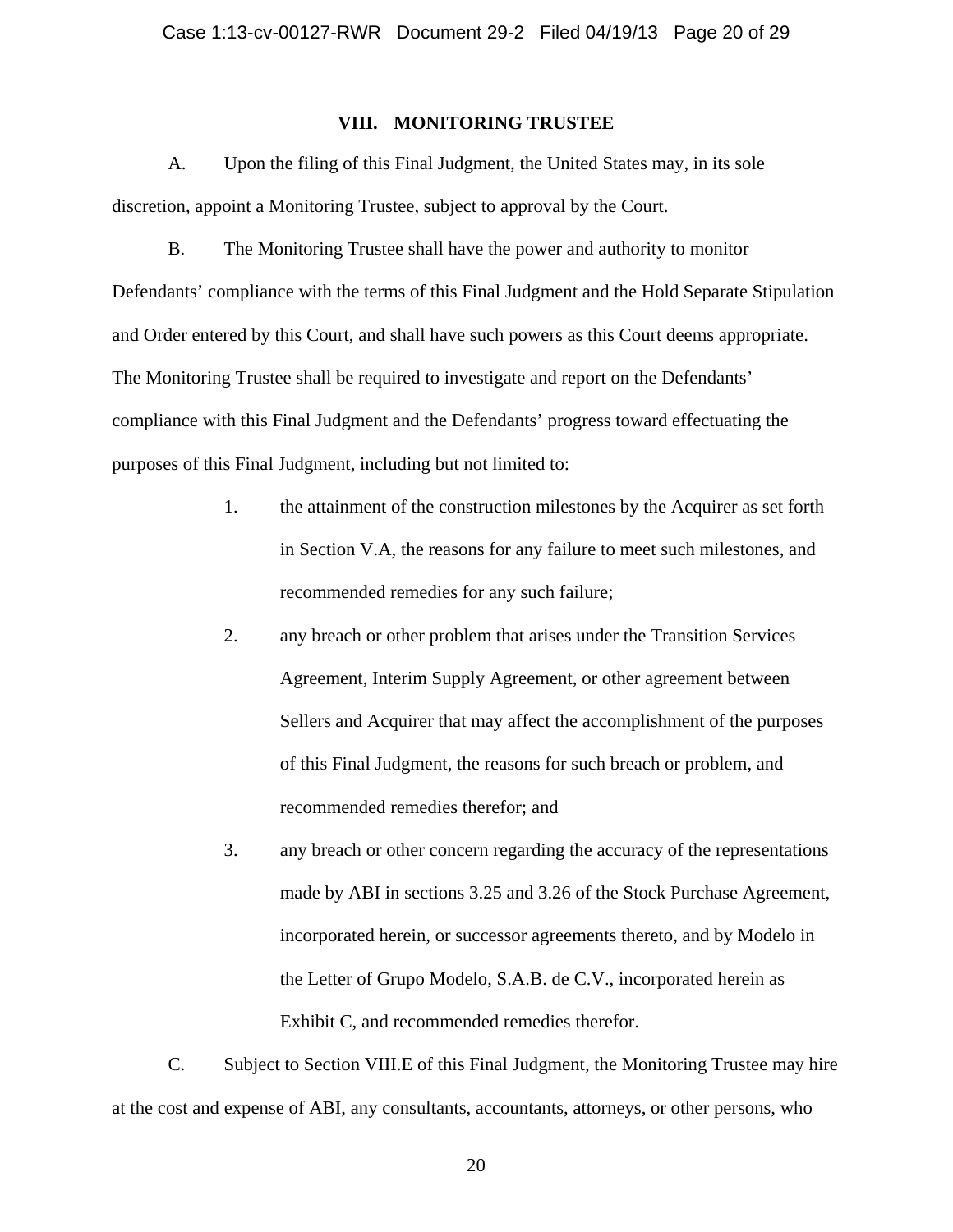#### Case 1:13-cv-00127-RWR Document 29-2 Filed 04/19/13 Page 21 of 29

shall be solely accountable to the Monitoring Trustee, reasonably necessary in the Monitoring Trustee's judgment.

D. Defendants shall not object to actions taken by the Monitoring Trustee in fulfillment of the Monitoring Trustee's responsibilities under any Order of this Court on any ground other than the Monitoring Trustee's malfeasance. Any such objections by Defendants must be conveyed in writing to the United States and the Monitoring Trustee within ten (10) calendar days after the action taken by the Monitoring Trustee giving rise to the Defendants' objection.

E. The Monitoring Trustee shall serve at the cost and expense of ABI on such terms and conditions as the United States approves. The compensation of the Monitoring Trustee and any consultants, accountants, attorneys, and other persons retained by the Monitoring Trustee shall be on reasonable and customary terms commensurate with the individuals' experience and responsibilities. The Monitoring Trustee shall, within three (3) business days of hiring any consultants, accountants, attorneys, or other persons, provide written notice of such hiring and the rate of compensation to ABI.

F. The Monitoring Trustee shall have no responsibility or obligation for the operation of Defendants' businesses.

G. Defendants shall use their best efforts to assist the Monitoring Trustee in monitoring Defendants' compliance with their individual obligations under this Final Judgment and under the Hold Separate Stipulation and Order. The Monitoring Trustee and any consultants, accountants, attorneys, and other persons retained by the Monitoring Trustee shall have full and complete access to the personnel, books, records, and facilities relating to compliance with this Final Judgment, subject to reasonable protection for trade secret or other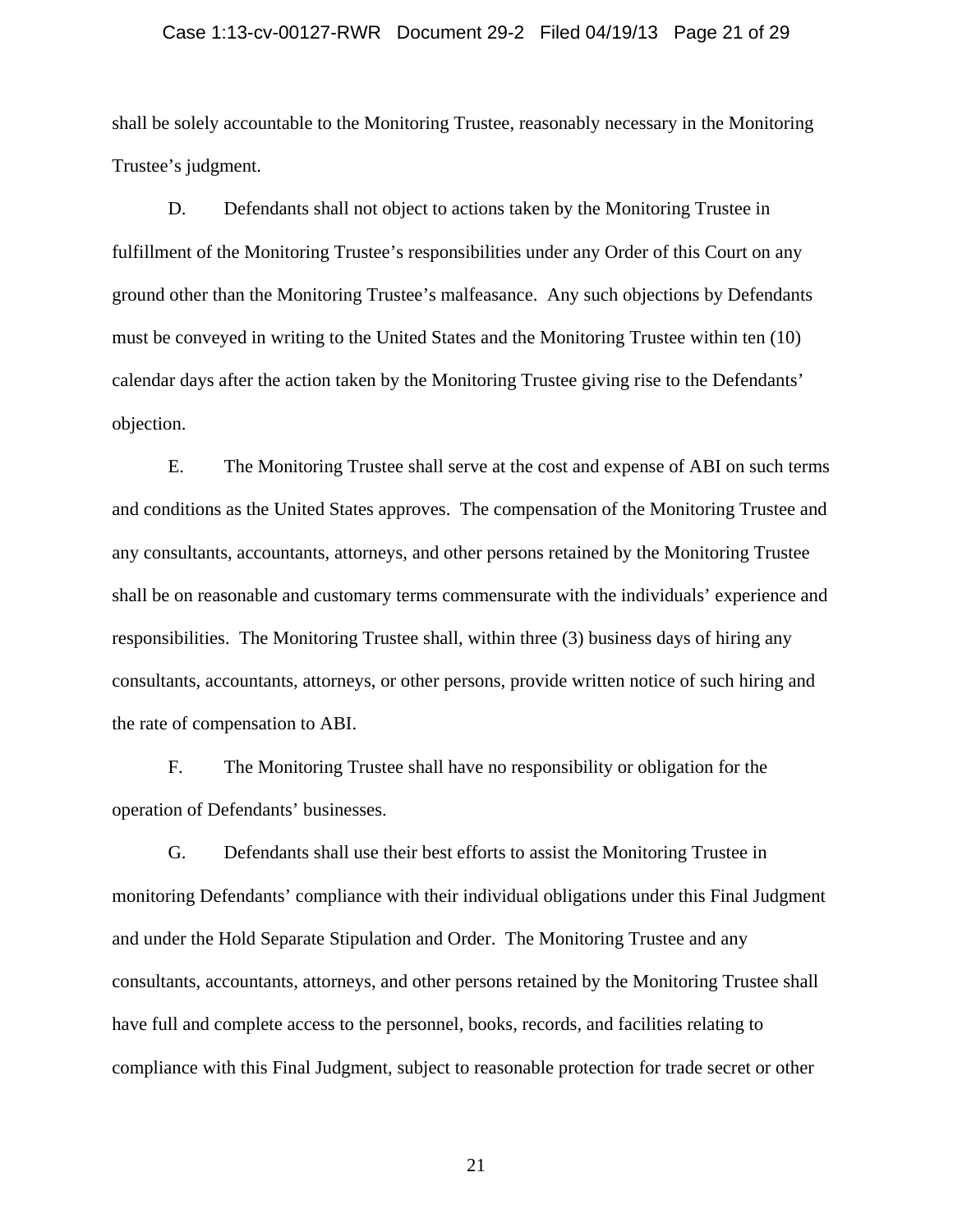#### Case 1:13-cv-00127-RWR Document 29-2 Filed 04/19/13 Page 22 of 29

confidential research, development, or commercial information or any applicable privileges. Defendants shall take no action to interfere with or to impede the Monitoring Trustee's accomplishment of its responsibilities.

H. After its appointment, the Monitoring Trustee shall file reports every ninety (90) days, or more frequently as needed, with the United States, the Defendants and the Court setting forth the Defendants' efforts to comply with their individual obligations under this Final Judgment and under the Hold Separate Stipulation and Order. To the extent such reports contain information that the trustee deems confidential, such reports shall not be filed in the public docket of the Court.

I. The Monitoring Trustee shall serve until the divestiture of all the Divestiture Assets is finalized pursuant to either Section IV or Section VI of this Final Judgment and the Transition Services Agreement and the Interim Supply Agreement have expired and all other relief has been completed as defined in Section V.A.

## **IX. FINANCING**

Sellers shall not finance all or any part of any purchase made pursuant to Section IV or VI of this Final Judgment.

## **X. HOLD SEPARATE**

Until the divestiture required by this Final Judgment has been accomplished, Defendants shall take all steps necessary to comply with the Hold Separate Stipulation and Order entered by this Court. Defendants shall take no action that would jeopardize the divestiture ordered by this Court.

### **XI. AFFIDAVITS**

A. Within twenty (20) calendar days of the filing of this proposed Final Judgment, and every thirty (30) calendar days thereafter until the divestiture has been completed under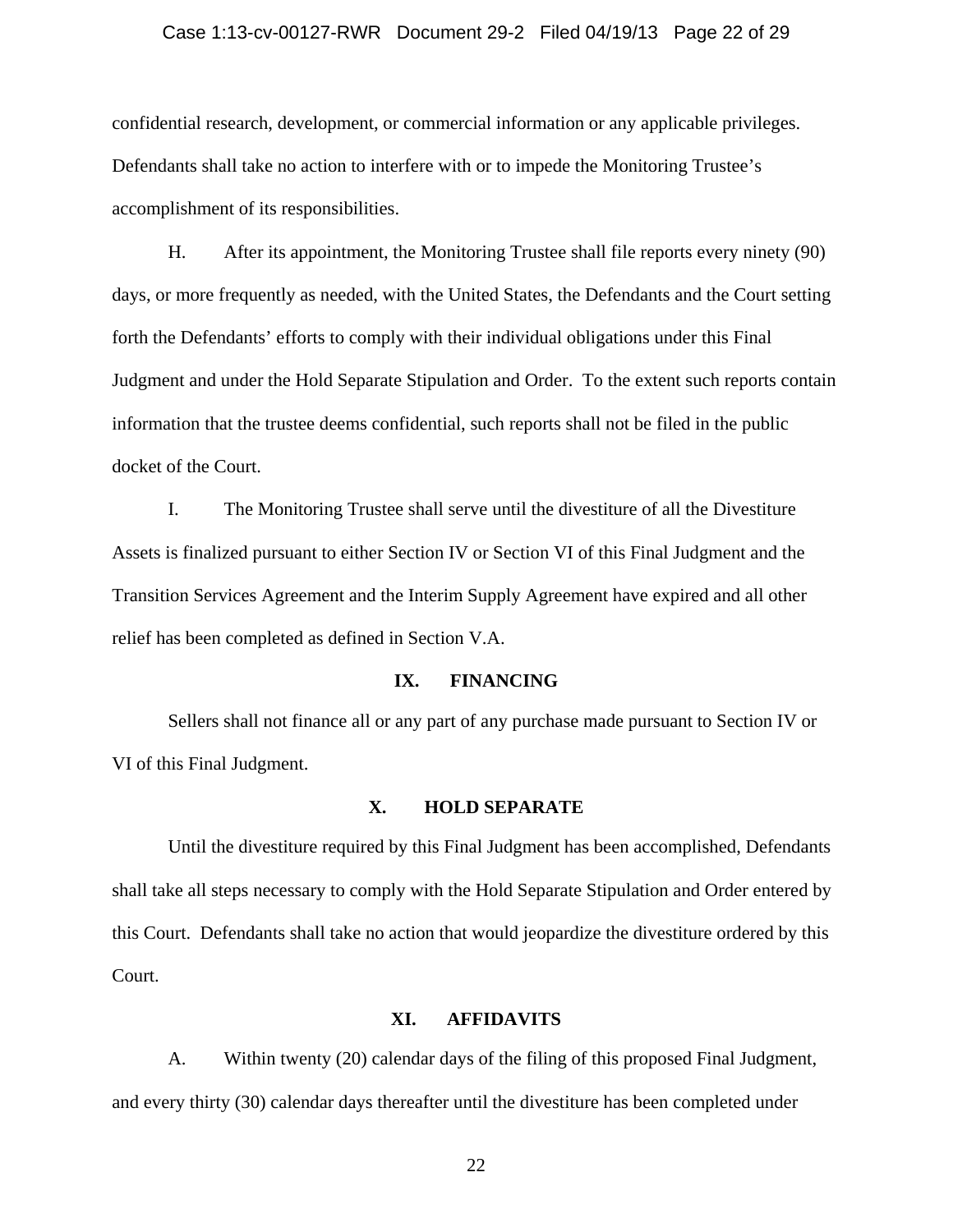#### Case 1:13-cv-00127-RWR Document 29-2 Filed 04/19/13 Page 23 of 29

Section IV or VI, each Seller shall deliver to the United States an affidavit as to the fact and manner of its compliance with Section IV or VI of this Final Judgment. Each such affidavit shall include the name, address, and telephone number of each person who, during the preceding thirty (30) calendar days, made an offer to acquire, expressed an interest in acquiring, entered into negotiations to acquire, or was contacted or made an inquiry about acquiring, any interest in the Divestiture Assets, and shall describe in detail each contact with any such person during that period. Each such affidavit shall also include a description of the efforts Sellers have taken to solicit buyers for the Divestiture Assets, and to provide required information to prospective Acquirers, including the limitations, if any, on such information. Assuming the information set forth in the affidavit is true and complete, any objection by the United States to information provided by Sellers, including limitation on information, shall be made within fourteen (14) calendar days of receipt of such affidavit.

B. Within twenty (20) calendar days of the filing of this proposed Final Judgment, each Defendant shall deliver to the United States an affidavit that describes in reasonable detail all actions it has taken and all steps it has implemented on an ongoing basis to comply with Section X of this Final Judgment. Each Defendant shall deliver to the United States an affidavit describing any changes to the efforts and actions outlined in its earlier affidavits filed pursuant to this section within fifteen (15) calendar days after the change is implemented.

C. Defendants shall keep all records of all efforts made to preserve and divest the Divestiture Assets until one year after such divestiture has been completed.

## **XII. NOTIFICATION OF FUTURE TRANSACTIONS**

A. Unless such transaction is otherwise subject to the reporting and waiting period requirements of the Hart-Scott-Rodino Antitrust Improvements Act of 1976, as amended, 15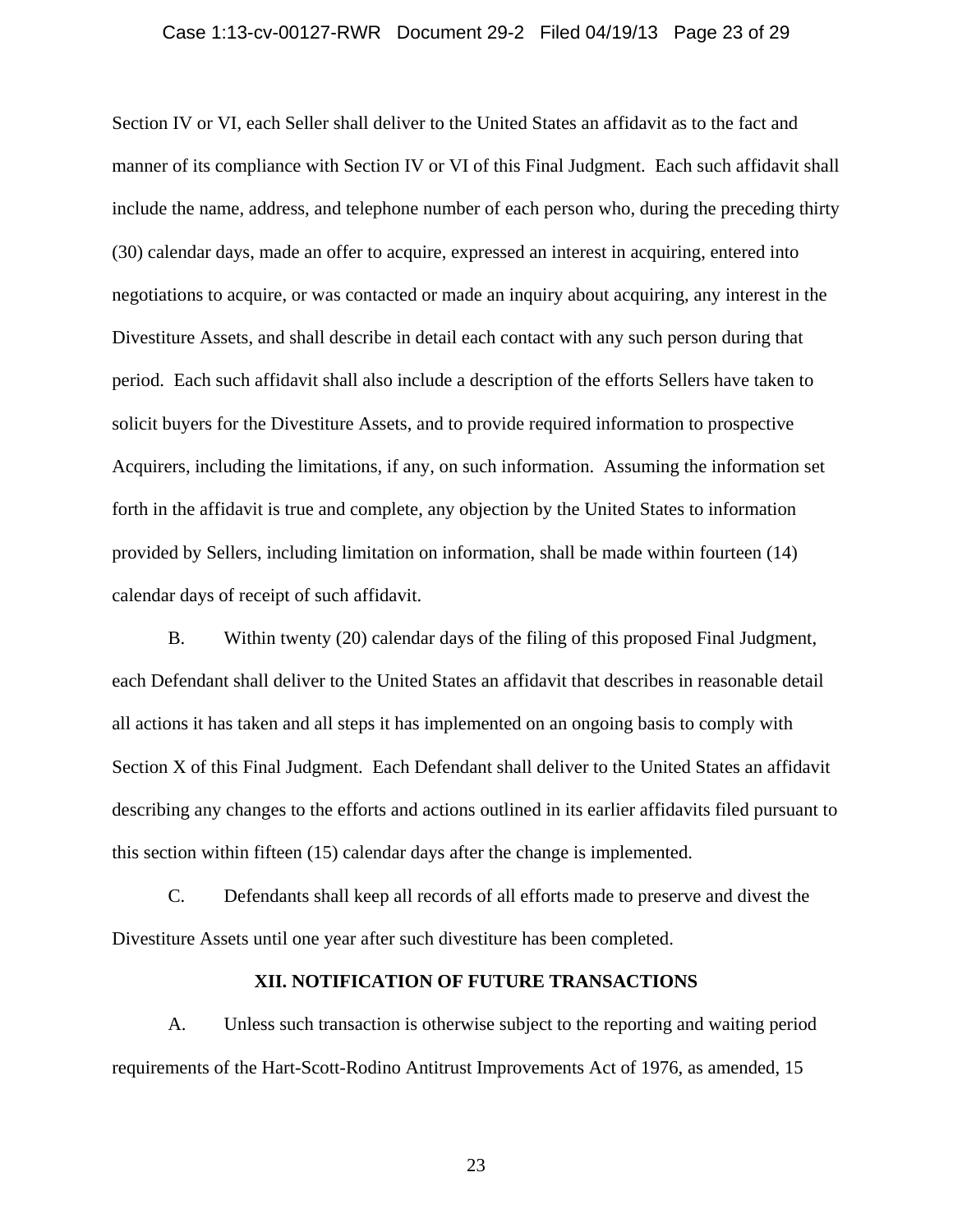### Case 1:13-cv-00127-RWR Document 29-2 Filed 04/19/13 Page 24 of 29

U.S.C. § 18a (the "HSR Act"), ABI, without providing at least sixty (60) calendar days advance notification to the United States, shall not directly or indirectly acquire or license a Covered Interest in or from a Covered Entity; provided, however, that advance notification shall not be required for acquisitions of the type addressed in 16 C.F.R. §§ 802.1 and 802.9.

B. Any notification pursuant to Section XII.A above shall be provided to the United States in letter format, and shall identify the parties to the transaction, the assets being acquired or licensed, the value of the transaction, the seller's annual gross revenue from each brand or asset being acquired, and the identity of the current importer for any Beer being acquired that is brewed outside the United States.

C. All references to the HSR Act in this Final Judgment refer to the HSR Act as it exists at the time of the transaction or agreement and incorporate any subsequent amendments to the Act.

### **XIII. FIREWALL**

A. During the term of the Transition Services Agreement and the Interim Supply Agreement, Sellers shall implement and maintain reasonable procedures to prevent Acquirer Confidential Information from being disclosed by or through Sellers to those of Sellers' affiliates who are involved in the marketing, distribution, or sale of Beer in the United States, or to any other person who does not have a need to know the information.

B. Sellers shall, within ten (10) business days of the entry of the Hold Separate Stipulation and Order, submit to the United States a document setting forth in detail the procedures implemented to effect compliance with Section XIII.A of this Final Judgment. The United States shall notify Sellers within five (5) business days whether it approves of or rejects Sellers' compliance plan, in its sole discretion. In the event that Sellers' compliance plan is rejected, the reasons for the rejection shall be provided to Sellers and Sellers shall be given the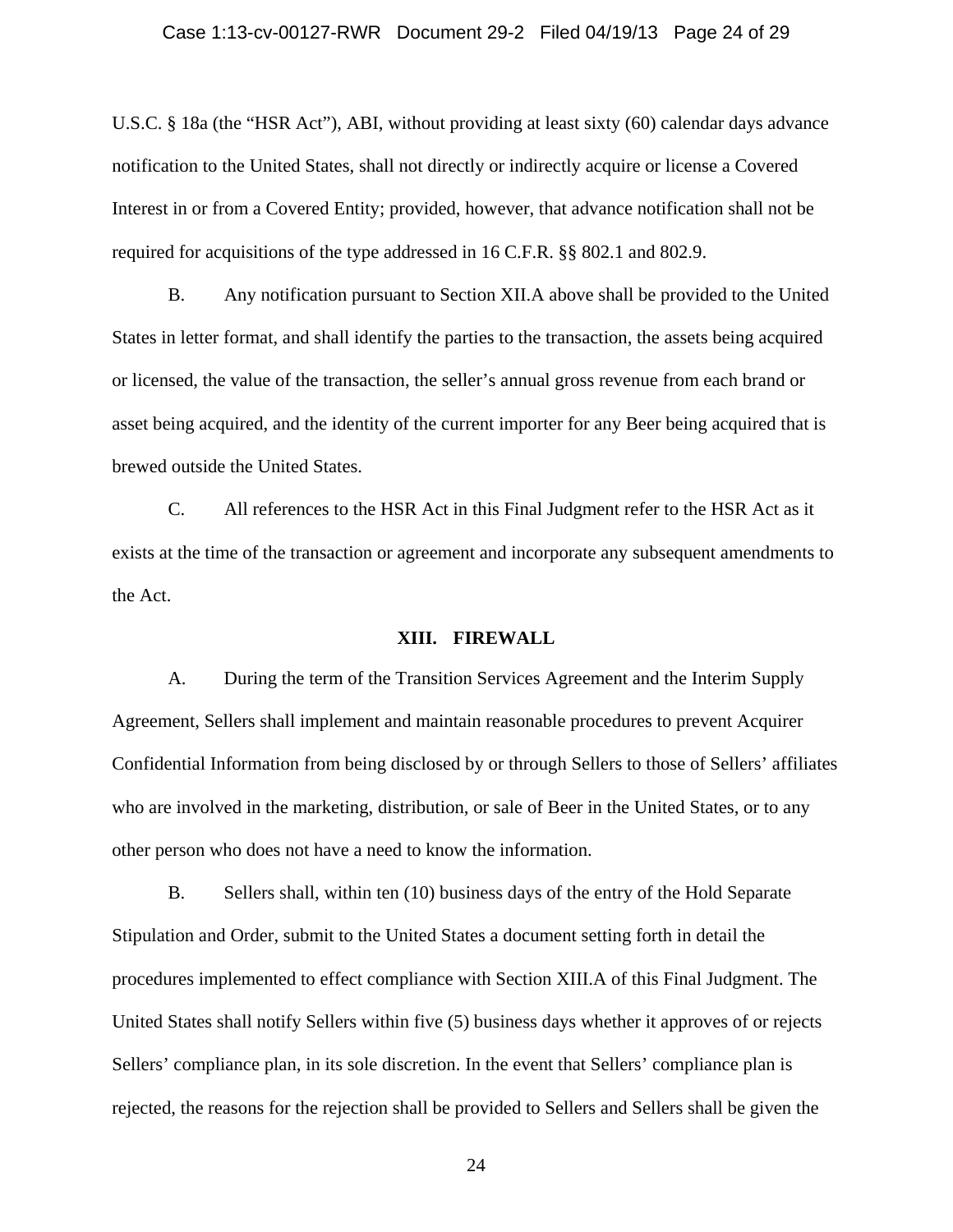## Case 1:13-cv-00127-RWR Document 29-2 Filed 04/19/13 Page 25 of 29

opportunity to submit, within ten (10) business days of receiving the notice of rejection, a revised compliance plan. If the parties cannot agree on a compliance plan, the United States shall have the right to request that the Court rule on whether Sellers' proposed compliance plan is reasonable.

C. Defendants may at any time submit to the United States evidence relating to the actual operation of the firewall in support of a request to modify the firewall set forth in this Section XIII. In determining whether it would be appropriate for the United States to consent to modify the firewall, the United States, in its sole discretion, shall consider the need to protect Acquirer Confidential Information and the impact the firewall has had on Sellers' ability to efficiently provide services, supplies and products under the Transition Services Agreement and the Interim Supply Agreement.

- D. Sellers and the Acquirer shall:
	- 1. furnish a copy of this Final Judgment and related Competitive Impact Statement within sixty (60) days of entry of the Final Judgment to (a) each officer, director, and any other employee that will receive Acquirer Confidential Information; (b) each officer, director, and any other employee that is involved in (i) any contact with the other companies that are parties to the Transition Services Agreement and Interim Supply Agreement, (ii) making decisions under the Transition Services Agreement or the Interim Supply Agreement, (iii) making decisions regarding ABI's Distributor Incentive Programs, or (iv) making decisions regarding the treatment of Crown by either ABI-Owned Distributors, or by any other Distributor in which ABI acquires a majority interest after the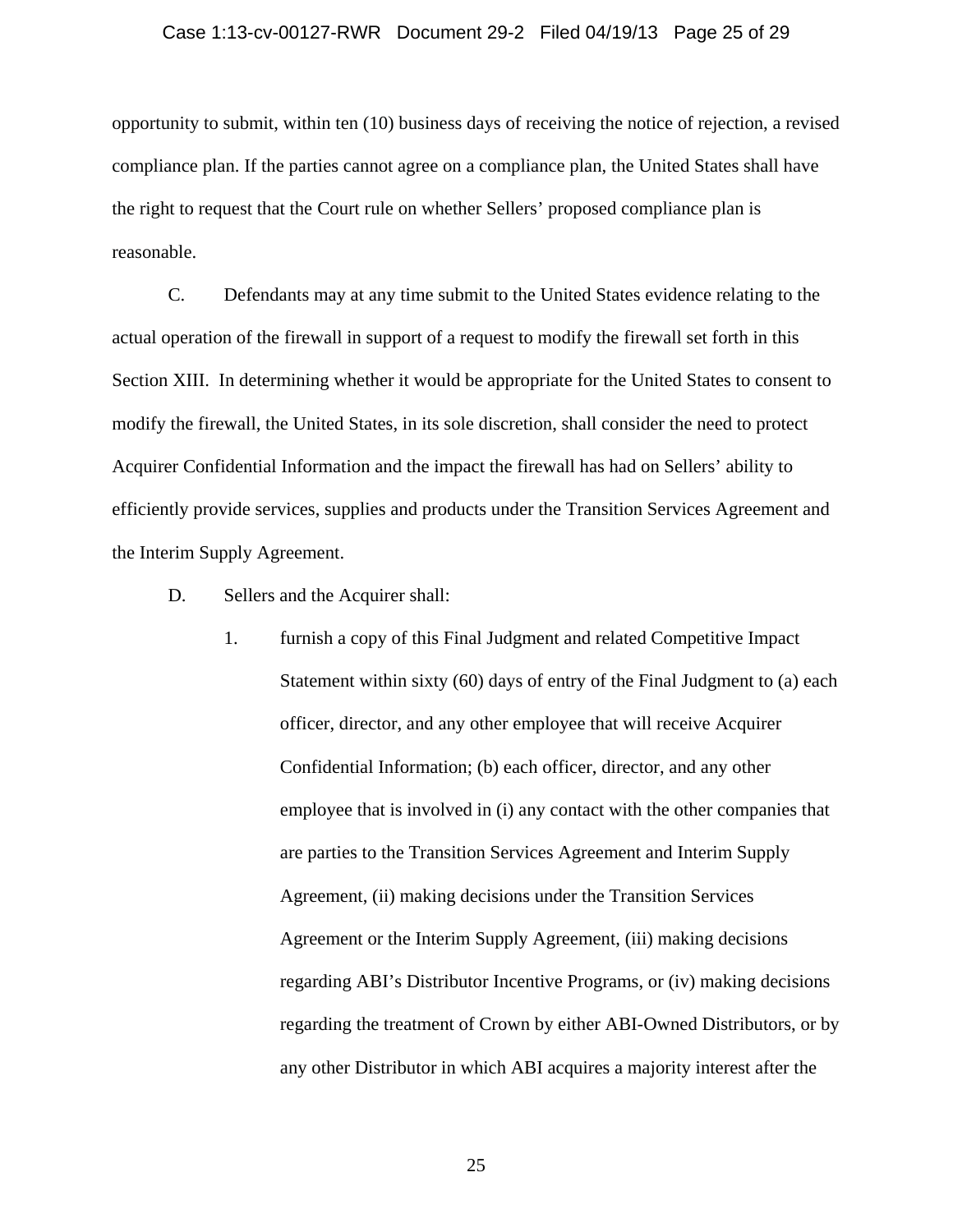date of the divestiture contemplated herein; and (c) any successor to a person designated in Section XIII.D.1(a) or (b);

- 2. annually brief each person designated in Section XIII.D.1 on the meaning and requirements of this Final Judgment and the antitrust laws; and
- 3. obtain from each person designated in Section XIII.D.1, within sixty (60) days of that person's receipt of the Final Judgment, a certification that he or she (i) has read and, to the best of his or her ability, understands and agrees to abide by the terms of this Final Judgment; (ii) is not aware of any violation of the Final Judgment that has not been reported to the company; and (iii) understands that any person's failure to comply with this Final Judgment may result in an enforcement action for civil or criminal contempt of court against each Defendant and/or any person who violates this Final Judgment.

## **XIV. COMPLIANCE INSPECTION**

A. For the purposes of determining or securing compliance with this Final Judgment, or of determining whether the Final Judgment should be modified or vacated, and subject to any legally recognized privilege, from time to time authorized representatives of the United States Department of Justice Antitrust Division ("Antitrust Division"), including consultants and other persons retained by the United States, shall, upon written request of an authorized representative of the Assistant Attorney General in charge of the Antitrust Division, and on reasonable notice to Defendants, be permitted:

> 1. access during Defendants' office hours to inspect and copy, or at the option of the United States, to require Defendants to provide hard copy or electronic copies of, all books, ledgers, accounts, records, data, and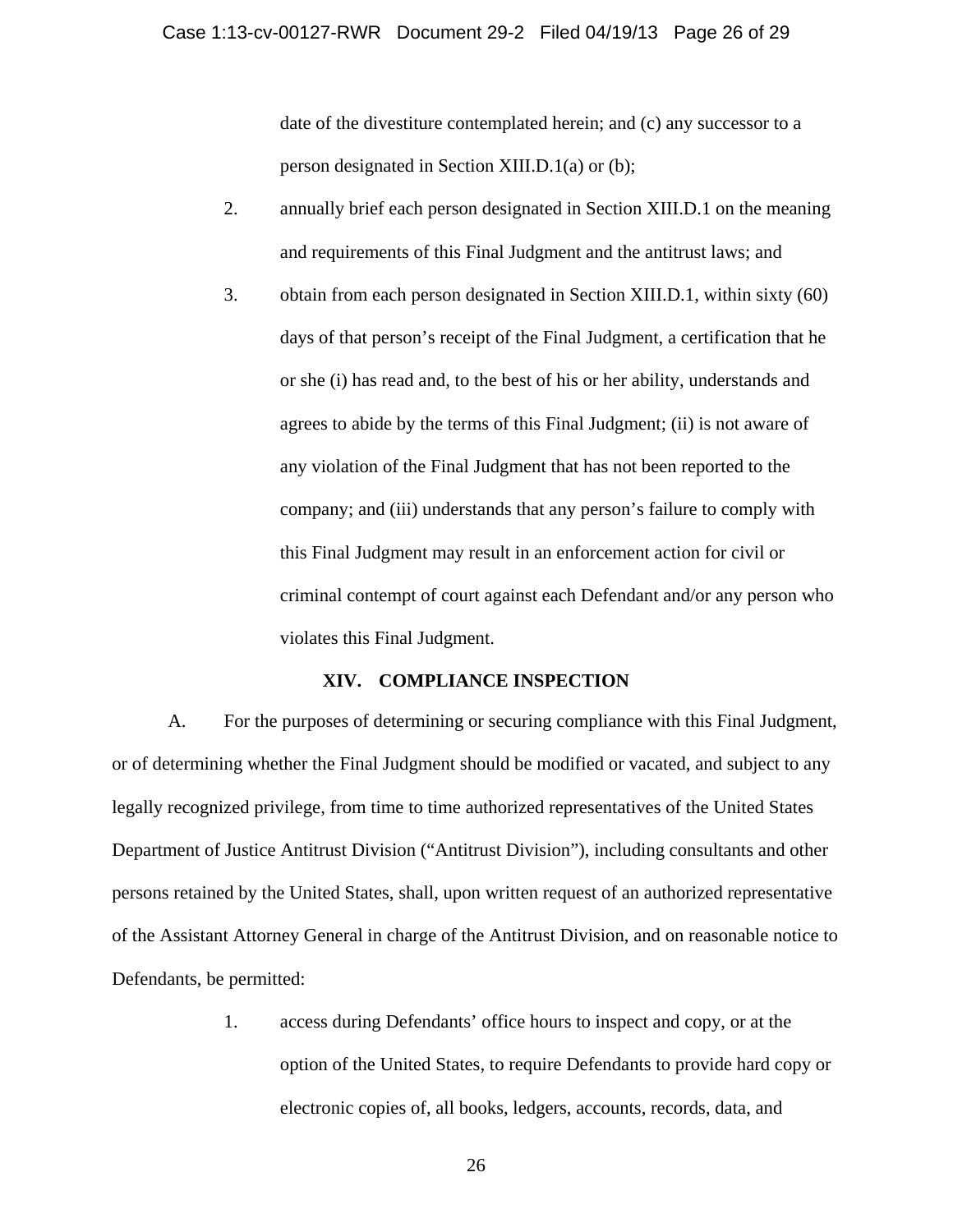documents in the possession, custody, or control of Defendants, relating to any matters contained in this Final Judgment; and

2. to interview, either informally or on the record, Defendants' officers, employees, or agents, who may have their individual counsel present, regarding such matters. The interviews shall be subject to the reasonable convenience of the interviewee and without restraint or interference by Defendants.

B. Upon the written request of an authorized representative of the Assistant Attorney General in charge of the Antitrust Division, Defendants shall submit written reports or respond to written interrogatories, under oath if requested, relating to any of the matters contained in this Final Judgment as may be requested. Written reports authorized under this paragraph may, at the sole discretion of the United States, require Defendants to conduct, at Defendants' cost, an independent audit or analysis relating to any of the matters contained in this Final Judgment.

C. No information or documents obtained by the means provided in this section shall be divulged by the United States to any person other than an authorized representative of the executive branch of the United States, except in the course of legal proceedings to which the United States is a party (including grand jury proceedings), or for the purpose of securing compliance with this Final Judgment, or as otherwise required by law.

D. If at the time information or documents are furnished by Defendants to the United States, Defendants represent and identify in writing the material in any such information or documents to which a claim of protection may be asserted under the Protective Order, then the United States shall give Defendants ten (10) calendar days notice prior to divulging such material in any legal proceeding (other than a grand jury proceeding).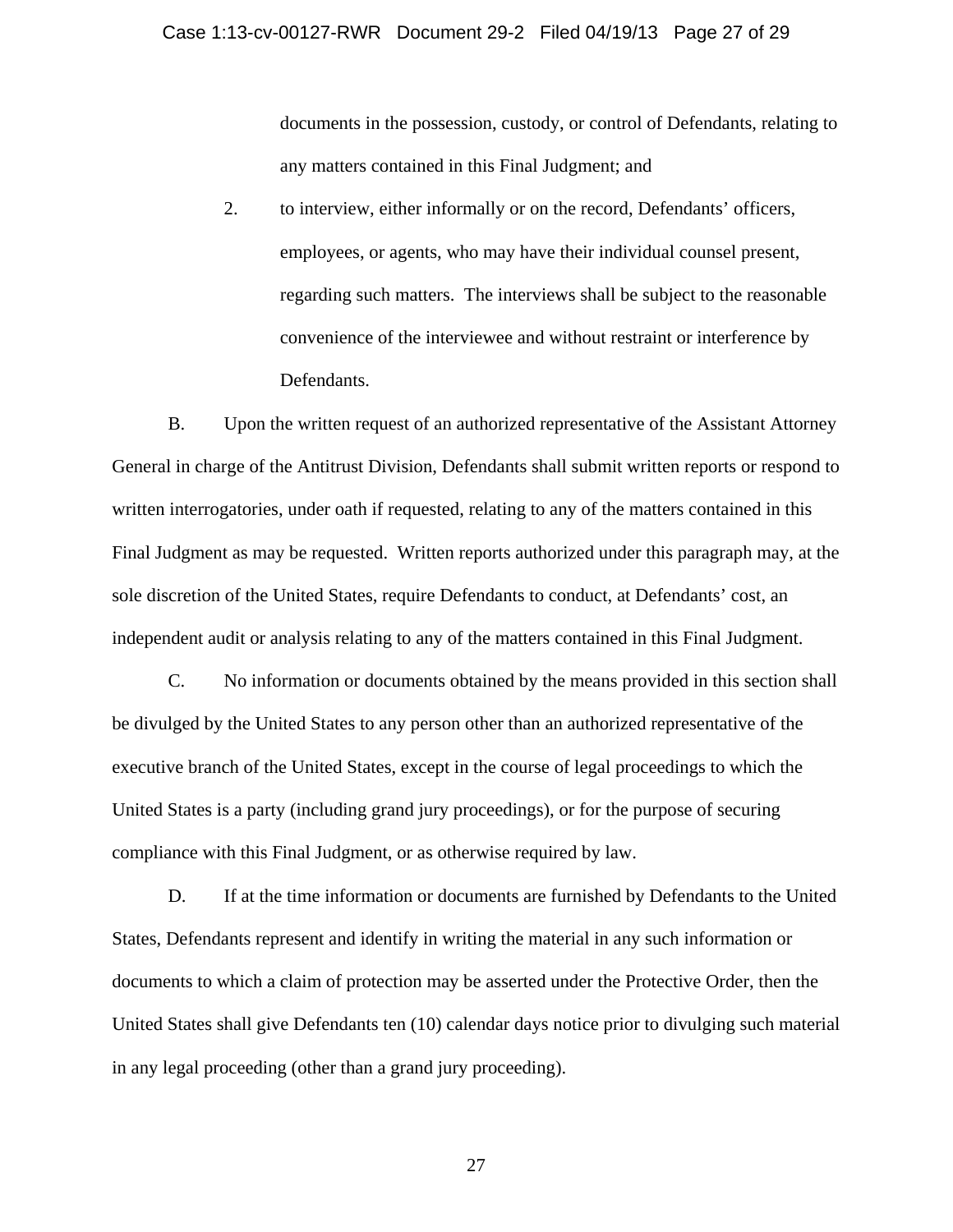### **XV. NO REACQUISITION**

Sellers may not reacquire any part of the Divestiture Assets during the term of this Final Judgment.

## **XVI. BANKRUPTCY**

The failure of any party to the Sub-License Agreement to perform any remaining obligations of such party under the Sub-License Agreement shall not excuse performance by the other party of its obligations thereunder. Accordingly, for purposes of Section 365(n) of the Bankruptcy Reform Act of 1978, as amended, and codified as 11 U.S.C. §§ 101 *et. seq.* (the "Bankruptcy Code") or any analogous provision under any law of any foreign or domestic, federal, state, provincial, local, municipal or other governmental jurisdiction relating to bankruptcy, insolvency or reorganization ("Foreign Bankruptcy Law"), (a) the Sub-License Agreement will not be deemed to be an executory contract, and (b) if for any reason the Sub-License Agreement is deemed to be an executory contract, the licenses granted under the Sub-License Agreement shall be deemed to be licenses to rights in "intellectual property" as defined in Section 101 of the Bankruptcy Code or any analogous provision of Foreign Bankruptcy Law and Constellation or any other Acquirer shall be protected in the continued enjoyment of its right under the Sub-License Agreement including, without limitation, if Constellation or another Acquirer so elects, the protection conferred upon licensees under 11 U.S.C. Section 365(n) of the Bankruptcy Code or any analogous provision of Foreign Bankruptcy Law.

### **XVII. RETENTION OF JURISDICTION**

This Court retains jurisdiction to enable any party to this Final Judgment to apply to this Court at any time for further orders and directions as may be necessary or appropriate to carry out or construe this Final Judgment, to modify any of its provisions, to ensure and enforce compliance, and to punish violations of its provisions.